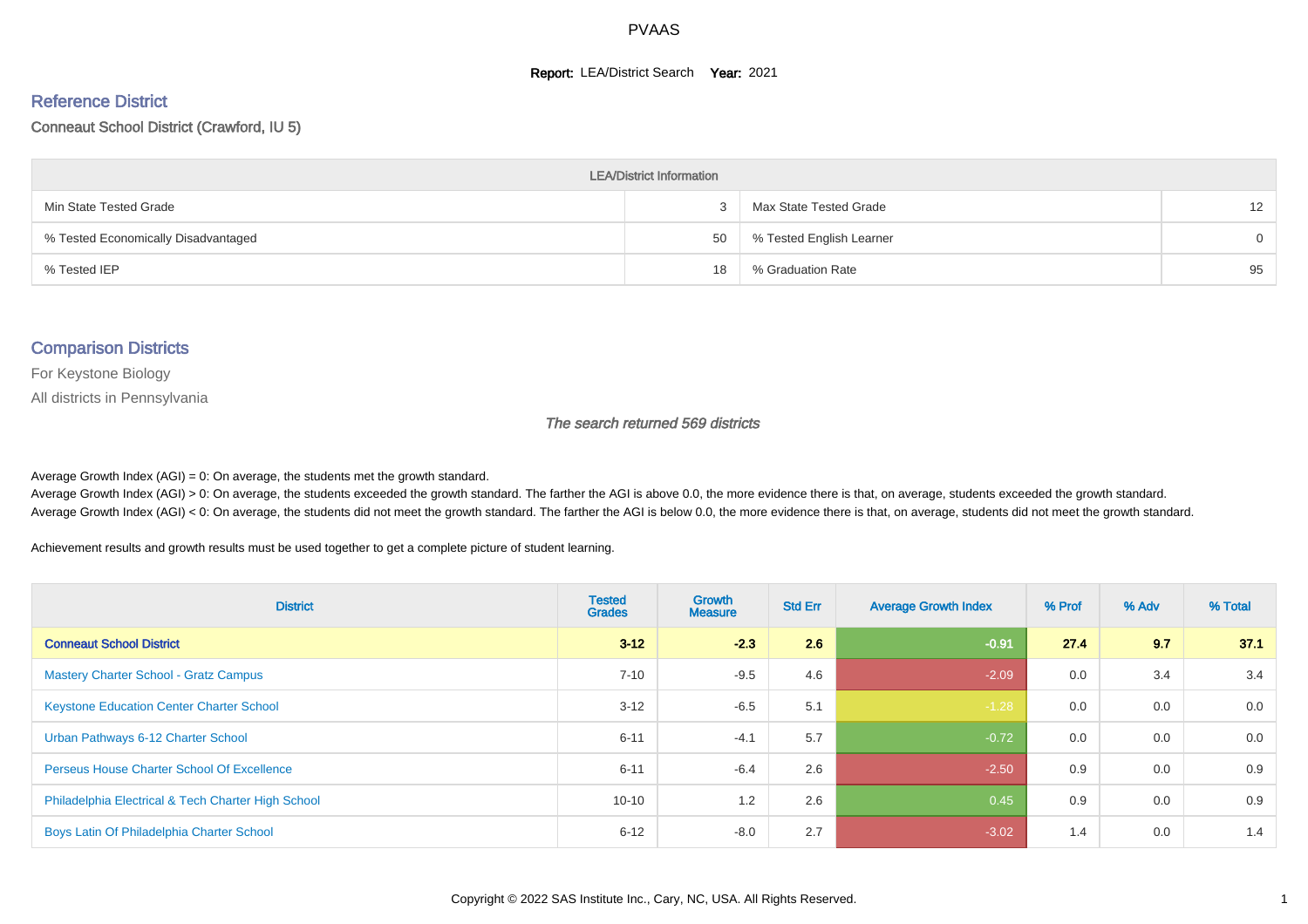| <b>District</b>                                                       | <b>Tested</b><br><b>Grades</b> | <b>Growth</b><br><b>Measure</b> | <b>Std Err</b> | <b>Average Growth Index</b> | % Prof | % Adv   | % Total |
|-----------------------------------------------------------------------|--------------------------------|---------------------------------|----------------|-----------------------------|--------|---------|---------|
| <b>Conneaut School District</b>                                       | $3 - 12$                       | $-2.3$                          | 2.6            | $-0.91$                     | 27.4   | 9.7     | 37.1    |
| <b>Chester-Upland School District</b>                                 | $3 - 11$                       | $-3.6$                          | 2.6            | $-1.38$                     | 1.6    | 0.0     | 1.6     |
| Aliquippa School District                                             | $3 - 11$                       | $-20.0$                         | 3.6            | $-5.54$                     | 1.7    | 0.0     | 1.7     |
| <b>Innovative Arts Academy Charter School</b>                         | $6 - 11$                       | $-7.2$                          | 2.5            | $-2.83$                     | 2.0    | $0.0\,$ | $2.0\,$ |
| <b>Chester Charter Scholars Academy Charter School</b>                | $3 - 12$                       | $-6.2$                          | 3.3            | $-1.88$                     | 2.2    | 0.0     | 2.2     |
| La Academia Partnership Charter School                                | $6 - 11$                       | $-15.5$                         | 5.7            | $-2.70$                     | 2.3    | 0.0     | 2.3     |
| People For People Charter School                                      | $3 - 12$                       | 6.4                             | 5.6            | 1.15                        | 2.4    | $0.0\,$ | 2.4     |
| <b>Universal Audenried Charter School</b>                             | $9 - 11$                       | $-3.8$                          | 2.5            | $-1.53$                     | 3.0    | 0.5     | 3.5     |
| <b>Sto-Rox School District</b>                                        | $3 - 10$                       | $-7.0$                          | 3.5            | $-1.99$                     | 3.2    | 0.0     | 3.2     |
| <b>York City School District</b>                                      | $3 - 12$                       | $-17.7$                         | 1.8            | $-10.05$                    | 3.2    | 0.7     | 3.9     |
| <b>Tech Freire Charter School</b>                                     | $9 - 11$                       | 0.7                             | 2.5            | 0.27                        | 3.6    | 0.0     | 3.6     |
| <b>Turkeyfoot Valley Area School District</b>                         | $3 - 12$                       | $-15.4$                         | 5.8            | $-2.66$                     | 3.8    | $3.8\,$ | 7.6     |
| <b>Clairton City School District</b>                                  | $3 - 11$                       | $-1.6$                          | 5.0            | $-0.32$                     | 3.8    | 0.5     | 4.4     |
| Aspira Bilingual Cyber Charter School                                 | $3 - 11$                       | 5.1                             | 5.8            | 0.87                        | 4.8    | 0.0     | 4.8     |
| Propel Charter School - Braddock Hills                                | $3 - 11$                       | $-2.1$                          | 3.3            | $-0.63$                     | 4.8    | 3.2     | 8.1     |
| Morrisville Borough School District                                   | $3 - 11$                       | $-13.1$                         | 3.7            | $-3.52$                     | 4.9    | 1.6     | 6.6     |
| <b>Claysburg-Kimmel School District</b>                               | $3 - 11$                       | $-1.2$                          | 5.2            | $-0.22$                     | 5.0    | 0.0     | 5.0     |
| <b>Belmont Charter School</b>                                         | $3 - 10$                       | 2.2                             | 3.4            | 0.64                        | 5.3    | 1.8     | 7.0     |
| <b>West Side CTC</b>                                                  | $9 - 10$                       | $-32.0$                         | 3.9            | $-8.16$                     | 5.9    | 0.0     | 5.9     |
| <b>Allentown City School District</b>                                 | $3 - 12$                       | $-16.9$                         | 1.4            | $-12.37$                    | 5.9    | 0.4     | 6.3     |
| <b>Harrisburg City School District</b>                                | $3 - 11$                       | $-0.2$                          | 2.0            | $-0.11$                     | 6.0    | 2.0     | 8.0     |
| Preparatory Charter School Of Mathematics, Science, Tech, And Careers | $9 - 10$                       | $-5.1$                          | 2.5            | $-2.03$                     | 6.3    | 1.4     | 7.7     |
| <b>Lincoln Leadership Academy Charter School</b>                      | $3 - 12$                       | $-7.4$                          | 3.7            | $-1.99$                     | 6.4    | 2.1     | 8.5     |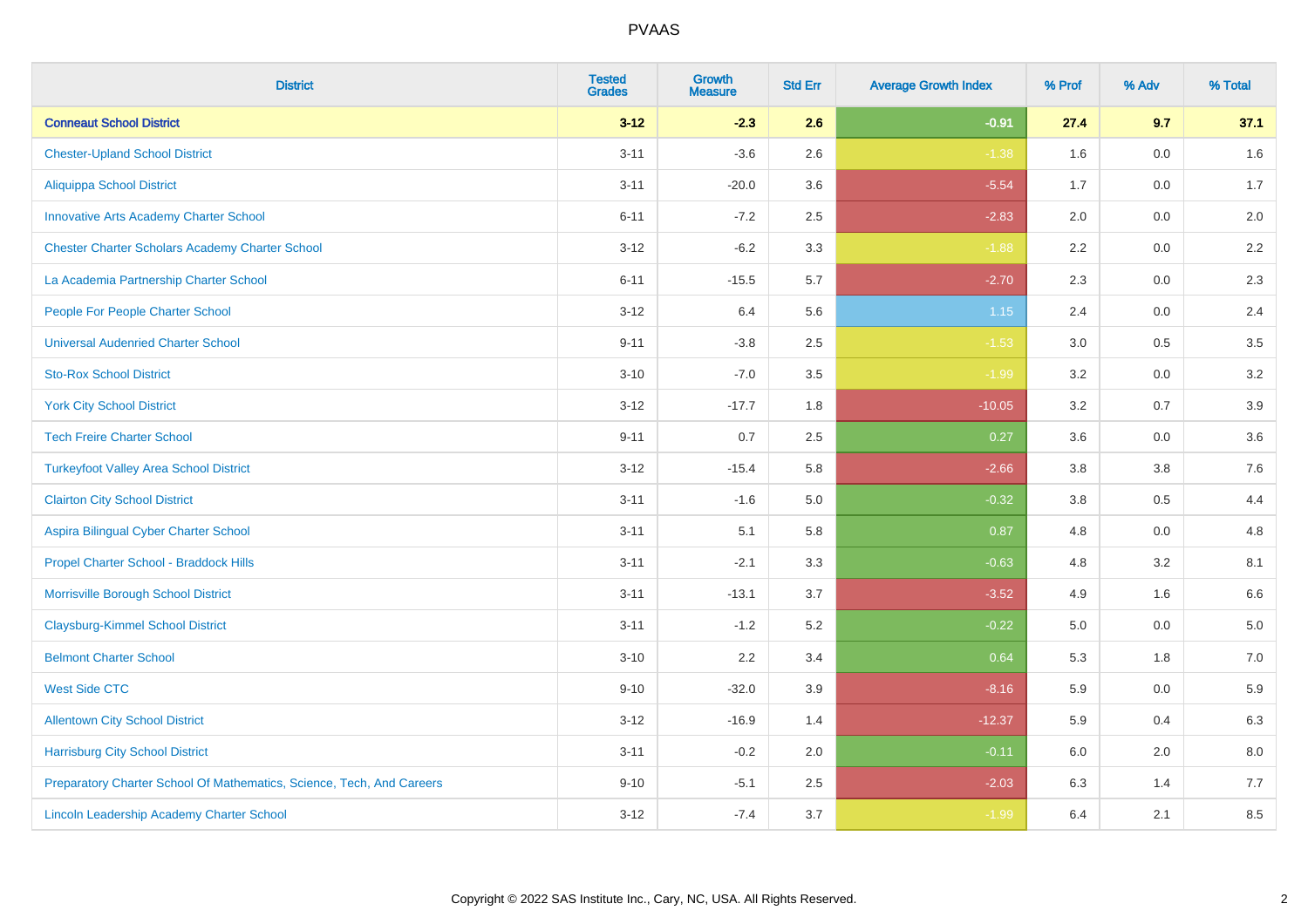| <b>District</b>                                   | <b>Tested</b><br><b>Grades</b> | <b>Growth</b><br><b>Measure</b> | <b>Std Err</b> | <b>Average Growth Index</b> | % Prof | % Adv   | % Total |
|---------------------------------------------------|--------------------------------|---------------------------------|----------------|-----------------------------|--------|---------|---------|
| <b>Conneaut School District</b>                   | $3 - 12$                       | $-2.3$                          | 2.6            | $-0.91$                     | 27.4   | 9.7     | 37.1    |
| <b>Lawrence County CTC</b>                        | $10 - 11$                      | $-9.8$                          | 3.7            | $-2.68$                     | 7.3    | 0.0     | 7.3     |
| <b>Propel Charter School-Homestead</b>            | $3 - 11$                       | $-5.0$                          | 3.9            | $-1.27$                     | 7.3    | 0.0     | 7.3     |
| Dr Robert Ketterer Charter School Inc             | $6 - 12$                       | 7.1                             | 4.3            | 1.66                        | $7.3$  | 1.7     | 9.0     |
| <b>Propel Charter School-Montour</b>              | $3 - 10$                       | $-3.4$                          | 3.6            | $-0.93$                     | 7.7    | 0.0     | 7.7     |
| <b>Blacklick Valley School District</b>           | $3 - 11$                       | $-0.9$                          | 3.9            | $-0.23$                     | 7.7    | 7.7     | 15.4    |
| <b>Executive Education Academy Charter School</b> | $3 - 10$                       | $-14.6$                         | 3.0            | $-4.81$                     | 8.5    | 1.2     | 9.8     |
| <b>Tacony Academy Charter School</b>              | $3 - 11$                       | $-12.9$                         | 3.3            | $-3.90$                     | 8.6    | 1.4     | 10.0    |
| <b>Esperanza Cyber Charter School</b>             | $3 - 11$                       | 7.1                             | 6.1            | 1.15                        | 8.8    | 2.9     | 11.8    |
| <b>Lancaster School District</b>                  | $3 - 12$                       | $-10.0$                         | 1.4            | $-7.22$                     | 9.0    | 3.9     | 12.8    |
| <b>Farrell Area School District</b>               | $3 - 11$                       | $-1.9$                          | 4.2            | $-0.44$                     | 9.3    | 11.6    | 20.9    |
| <b>Big Beaver Falls Area School District</b>      | $3 - 11$                       | $-17.9$                         | 2.8            | $-6.27$                     | 9.4    | 2.8     | 12.2    |
| <b>Shade-Central City School District</b>         | $3 - 11$                       | $-14.6$                         | 4.0            | $-3.68$                     | 9.6    | 0.0     | 9.6     |
| Community Academy Of Philadelphia Charter School  | $3 - 11$                       | 0.1                             | 2.6            | 0.06                        | 9.7    | 2.6     | 12.4    |
| <b>KIPP Dubois Charter School</b>                 | $9 - 10$                       | $-3.0$                          | 3.1            | $-0.95$                     | 10.0   | 0.0     | 10.0    |
| <b>Woodland Hills School District</b>             | $3 - 12$                       | $-4.2$                          | 2.5            | $-1.66$                     | 10.1   | 1.4     | 11.5    |
| Mastery Charter School - Shoemaker Campus         | $7 - 10$                       | $-2.3$                          | 2.8            | $-0.81$                     | 10.1   | 3.7     | 13.8    |
| <b>Greater Johnstown School District</b>          | $3 - 11$                       | $-3.5$                          | 2.4            | $-1.45$                     | 10.3   | 1.3     | 11.5    |
| <b>Sugar Valley Rural Charter School</b>          | $3 - 11$                       | $-3.6$                          | 3.7            | $-0.98$                     | 10.3   | $0.0\,$ | 10.3    |
| Norristown Area School District                   | $3 - 12$                       | $-25.4$                         | 1.7            | $-15.35$                    | 10.6   | 1.8     | 12.4    |
| New Kensington-Arnold School District             | $3 - 11$                       | $-5.8$                          | 3.2            | $-1.80$                     | 10.8   | 1.2     | 12.0    |
| <b>Tussey Mountain School District</b>            | $3 - 12$                       | $-13.0$                         | 3.3            | $-3.93$                     | 11.1   | 3.2     | 14.3    |
| <b>Cornell School District</b>                    | $3 - 11$                       | $-5.5$                          | 4.6            | $-1.20$                     | 11.3   | 3.2     | 14.5    |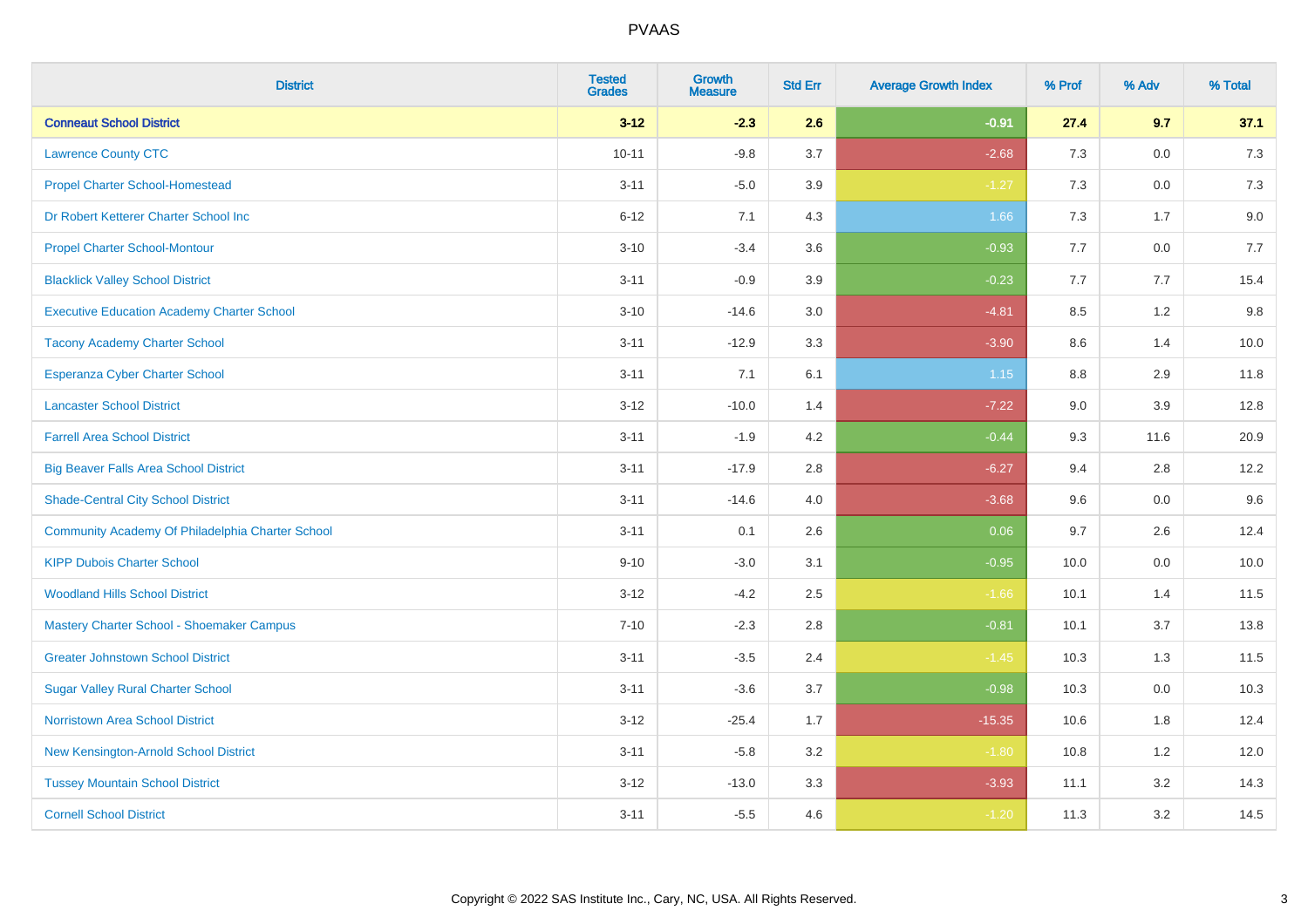| <b>District</b>                               | <b>Tested</b><br><b>Grades</b> | <b>Growth</b><br><b>Measure</b> | <b>Std Err</b> | <b>Average Growth Index</b> | % Prof | % Adv   | % Total |
|-----------------------------------------------|--------------------------------|---------------------------------|----------------|-----------------------------|--------|---------|---------|
| <b>Conneaut School District</b>               | $3 - 12$                       | $-2.3$                          | 2.6            | $-0.91$                     | 27.4   | 9.7     | 37.1    |
| <b>Tulpehocken Area School District</b>       | $3 - 12$                       | 1.0                             | 4.9            | 0.20                        | 11.5   | 23.1    | 34.6    |
| <b>Hanover Area School District</b>           | $3 - 11$                       | $-14.7$                         | 4.7            | $-3.13$                     | 12.1   | 3.0     | 15.2    |
| Multicultural Academy Charter School          | $9 - 11$                       | 6.0                             | 3.4            | 1.77                        | 12.3   | 0.0     | 12.3    |
| <b>Muhlenberg School District</b>             | $3 - 10$                       | $-17.8$                         | 1.9            | $-9.34$                     | 12.4   | 4.6     | 17.0    |
| <b>Redbank Valley School District</b>         | $3 - 11$                       | $-7.5$                          | 3.1            | $-2.41$                     | 12.4   | 10.6    | 23.1    |
| <b>Mastery Charter School - Thomas Campus</b> | $3 - 10$                       | 7.9                             | 5.7            | 1.39                        | 12.5   | 0.0     | 12.5    |
| <b>Mcguffey School District</b>               | $3 - 11$                       | $-12.1$                         | 3.0            | $-4.06$                     | 12.8   | 5.9     | 18.6    |
| <b>Coatesville Area School District</b>       | $3 - 11$                       | $-9.5$                          | 1.6            | $-5.81$                     | 12.8   | 3.3     | 16.2    |
| <b>Washington School District</b>             | $3 - 11$                       | $-15.9$                         | 2.9            | $-5.44$                     | 12.9   | 1.7     | 14.7    |
| <b>Sharon City School District</b>            | $3 - 11$                       | $-6.5$                          | 2.3            | $-2.79$                     | 13.1   | 5.0     | 18.1    |
| Lackawanna Trail School District              | $3 - 10$                       | $-11.0$                         | 3.3            | $-3.35$                     | 13.1   | 18.0    | 31.2    |
| <b>Erie City School District</b>              | $3 - 12$                       | $-4.5$                          | 1.4            | $-3.09$                     | 13.4   | 6.7     | 20.1    |
| <b>Canton Area School District</b>            | $3 - 11$                       | 8.4                             | 2.9            | 2.92                        | 13.8   | 23.0    | 36.8    |
| <b>Bristol Township School District</b>       | $3 - 11$                       | $-7.4$                          | 1.4            | $-5.32$                     | 13.8   | 4.6     | 18.4    |
| <b>Steelton-Highspire School District</b>     | $3 - 11$                       | $-5.3$                          | 3.2            | $-1.65$                     | 13.9   | $0.0\,$ | 13.9    |
| <b>William Penn School District</b>           | $3 - 12$                       | 7.0                             | 1.9            | 3.61                        | 14.0   | 7.2     | 21.3    |
| <b>Wilkes-Barre Area School District</b>      | $3 - 11$                       | $-12.4$                         | 2.4            | $-5.18$                     | 14.2   | 3.7     | 17.9    |
| Esperanza Academy Charter School              | $4 - 11$                       | 2.1                             | 2.1            | 1.01                        | 14.2   | 3.6     | 17.8    |
| <b>Shenandoah Valley School District</b>      | $3 - 11$                       | $-4.5$                          | 3.5            | $-1.29$                     | 14.3   | 0.0     | 14.3    |
| Hope For Hyndman Charter School               | $3 - 11$                       | 5.1                             | 5.8            | 0.88                        | 14.3   | 7.1     | 21.4    |
| <b>Rochester Area School District</b>         | $3 - 11$                       | $-5.7$                          | 3.9            | $-1.45$                     | 14.9   | 2.1     | 17.0    |
| <b>Dunmore School District</b>                | $3 - 11$                       | $-12.2$                         | 2.7            | $-4.51$                     | 15.0   | 5.3     | 20.4    |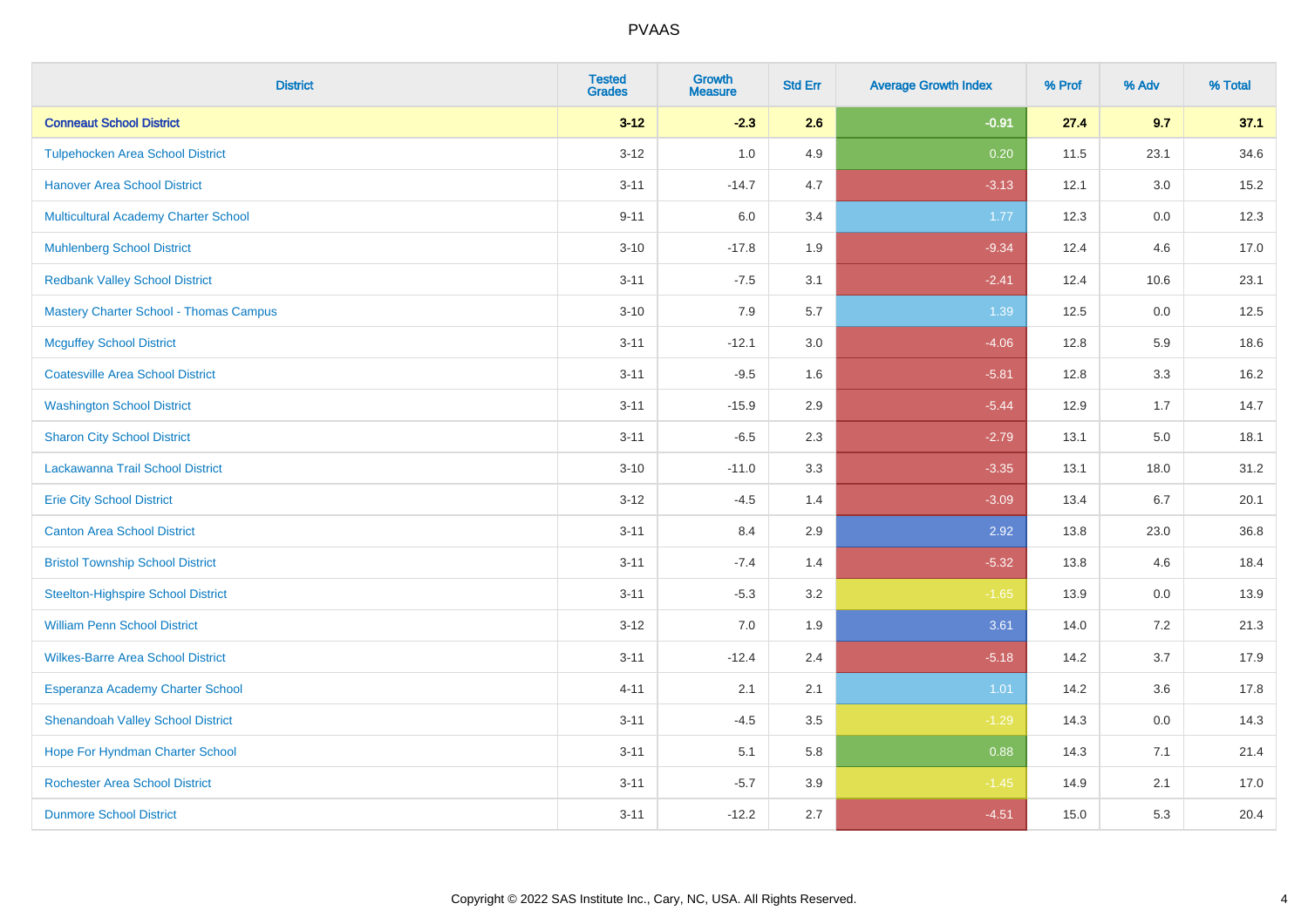| <b>District</b>                               | <b>Tested</b><br><b>Grades</b> | Growth<br><b>Measure</b> | <b>Std Err</b> | <b>Average Growth Index</b> | % Prof | % Adv | % Total |
|-----------------------------------------------|--------------------------------|--------------------------|----------------|-----------------------------|--------|-------|---------|
| <b>Conneaut School District</b>               | $3 - 12$                       | $-2.3$                   | 2.6            | $-0.91$                     | 27.4   | 9.7   | 37.1    |
| <b>Greater Nanticoke Area School District</b> | $3 - 12$                       | $-6.8$                   | 2.6            | $-2.58$                     | 15.2   | 8.9   | 24.1    |
| <b>Lebanon School District</b>                | $3 - 11$                       | $-1.2$                   | 1.9            | $-0.63$                     | 15.2   | 6.4   | 21.6    |
| Imhotep Institute Charter High School         | $9 - 11$                       | $-17.6$                  | 5.8            | $-3.03$                     | 15.4   | 0.0   | 15.4    |
| <b>West Mifflin Area School District</b>      | $3 - 12$                       | $-11.9$                  | 2.5            | $-4.77$                     | 15.9   | 4.0   | 19.9    |
| <b>City CHS</b>                               | $10 - 11$                      | $-5.6$                   | 2.4            | $-2.34$                     | 15.9   | 1.5   | 17.4    |
| <b>Burgettstown Area School District</b>      | $3 - 11$                       | $-11.2$                  | 3.2            | $-3.46$                     | 16.0   | 2.7   | 18.7    |
| <b>MaST Community Charter School II</b>       | $3 - 10$                       | 1.4                      | 3.0            | 0.45                        | 16.1   | 4.6   | 20.7    |
| <b>Pittsburgh School District</b>             | $3 - 11$                       | $-13.0$                  | 1.1            | $-12.25$                    | 16.1   | 6.5   | 22.6    |
| Philadelphia City School District             | $3 - 12$                       | $-7.8$                   | 0.6            | $-13.43$                    | 16.4   | 6.5   | 22.9    |
| <b>Fannett-Metal School District</b>          | $3 - 11$                       | $-22.3$                  | 4.8            | $-4.65$                     | 16.4   | 6.6   | 23.0    |
| <b>Achievement House Charter School</b>       | $7 - 11$                       | $-8.2$                   | 3.6            | $-2.28$                     | 16.7   | 2.8   | 19.4    |
| <b>Reading School District</b>                | $3 - 11$                       | 4.3                      | 1.2            | 3.71                        | 16.8   | 6.0   | 22.8    |
| <b>Williams Valley School District</b>        | $3 - 11$                       | 2.6                      | 3.7            | 0.69                        | 17.0   | 5.1   | 22.0    |
| <b>Columbia Borough School District</b>       | $3 - 12$                       | $-1.1$                   | 3.6            | $-0.31$                     | 17.2   | 1.7   | 19.0    |
| <b>New Castle Area School District</b>        | $3 - 12$                       | $-13.6$                  | 2.3            | $-5.99$                     | 17.6   | 2.0   | 19.5    |
| Jefferson County-Dubois AVTS                  | $9 - 11$                       | $-11.7$                  | 3.1            | $-3.72$                     | 17.6   | 2.8   | 20.4    |
| <b>Shanksville-Stonycreek School District</b> | $3 - 10$                       | $-8.6$                   | 5.5            | $-1.55$                     | 17.6   | 23.5  | 41.2    |
| <b>Carmichaels Area School District</b>       | $3 - 10$                       | $-7.0$                   | 3.1            | $-2.30$                     | 17.8   | 9.6   | 27.4    |
| <b>Union School District</b>                  | $3 - 12$                       | 2.5                      | 3.7            | 0.69                        | 17.9   | 10.4  | 28.4    |
| <b>Central Fulton School District</b>         | $3 - 11$                       | $-13.3$                  | 3.2            | $-4.20$                     | 18.1   | 9.7   | 27.8    |
| <b>Tidioute Community Charter School</b>      | $3 - 11$                       | 0.8                      | 4.4            | 0.19                        | 18.1   | 6.9   | 25.0    |
| <b>Williamsport Area School District</b>      | $3 - 11$                       | $-11.7$                  | 1.4            | $-8.29$                     | 18.2   | 10.5  | 28.7    |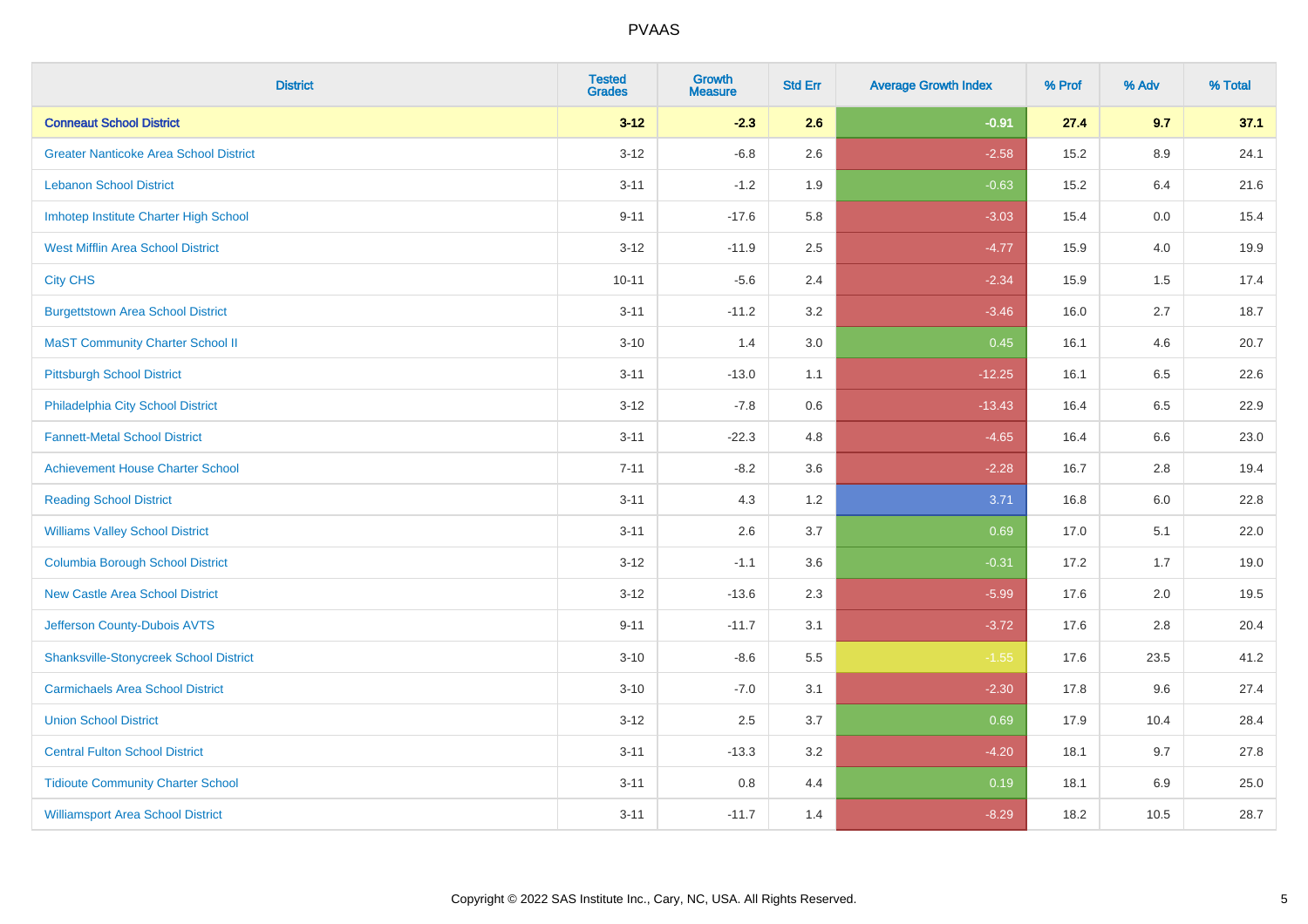| <b>District</b>                                | <b>Tested</b><br><b>Grades</b> | <b>Growth</b><br><b>Measure</b> | <b>Std Err</b> | <b>Average Growth Index</b> | % Prof | % Adv | % Total |
|------------------------------------------------|--------------------------------|---------------------------------|----------------|-----------------------------|--------|-------|---------|
| <b>Conneaut School District</b>                | $3 - 12$                       | $-2.3$                          | 2.6            | $-0.91$                     | 27.4   | 9.7   | 37.1    |
| <b>Mount Carmel Area School District</b>       | $3 - 11$                       | $-7.9$                          | 2.3            | $-3.38$                     | 18.2   | 4.4   | 22.6    |
| <b>Dauphin County Technical School</b>         | $9 - 11$                       | $-3.9$                          | 2.3            | $-1.67$                     | 18.3   | 11.1  | 29.3    |
| <b>Frazier School District</b>                 | $3 - 11$                       | $-18.9$                         | 3.4            | $-5.49$                     | 18.3   | 1.4   | 19.7    |
| <b>Penn Hills School District</b>              | $3 - 11$                       | 0.0                             | 2.4            | 0.02                        | 18.4   | 7.1   | 25.6    |
| <b>Punxsutawney Area School District</b>       | $3 - 11$                       | 15.8                            | 2.7            | 5.83                        | 18.6   | 29.0  | 47.6    |
| <b>Southeast Delco School District</b>         | $3 - 10$                       | 3.9                             | 3.5            | 1.12                        | 18.6   | 3.4   | 22.0    |
| Northern Lebanon School District               | $3 - 11$                       | $-0.7$                          | 2.3            | $-0.29$                     | 18.8   | 6.8   | 25.6    |
| <b>Forest Area School District</b>             | $3 - 11$                       | $-1.8$                          | 4.7            | $-0.37$                     | 18.9   | 15.1  | 34.0    |
| Susquehanna Township School District           | $3 - 12$                       | $3.9\,$                         | 2.7            | 1.45                        | 19.0   | 13.1  | 32.0    |
| <b>Pottstown School District</b>               | $3 - 12$                       | 2.0                             | 2.2            | 0.88                        | 19.4   | 6.2   | 25.6    |
| <b>Central Cambria School District</b>         | $3 - 11$                       | $-12.7$                         | 2.3            | $-5.61$                     | 19.4   | 7.4   | 26.9    |
| Jim Thorpe Area School District                | $3 - 11$                       | $-10.9$                         | 2.4            | $-4.48$                     | 19.5   | 6.0   | 25.5    |
| <b>Columbia-Montour AVTS</b>                   | $9 - 10$                       | $-7.1$                          | 2.8            | $-2.52$                     | 19.5   | 3.2   | 22.7    |
| <b>Shamokin Area School District</b>           | $3 - 11$                       | $-2.6$                          | 2.5            | $-1.06$                     | 19.6   | 9.8   | 29.3    |
| <b>Carbon Career &amp; Technical Institute</b> | $9 - 11$                       | $-9.3$                          | 3.2            | $-2.92$                     | 19.6   | 2.2   | 21.7    |
| Pennsylvania Distance Learning Charter School  | $3 - 12$                       | 6.8                             | 3.4            | 1.99                        | 19.8   | 6.2   | 25.9    |
| <b>Mount Union Area School District</b>        | $3 - 10$                       | $-2.5$                          | 2.8            | $-0.89$                     | 19.8   | 5.8   | 25.6    |
| <b>Scranton School District</b>                | $3 - 12$                       | $-10.1$                         | 2.5            | $-4.04$                     | 20.0   | 7.7   | 27.7    |
| Lehigh Valley Academy Regional Charter School  | $3 - 11$                       | $-5.9$                          | 3.0            | $-1.98$                     | 20.0   | 7.7   | 27.7    |
| <b>Blairsville-Saltsburg School District</b>   | $3 - 11$                       | $-7.5$                          | 2.8            | $-2.67$                     | 20.1   | 8.2   | 28.3    |
| <b>Brentwood Borough School District</b>       | $3 - 11$                       | 1.3                             | 3.0            | 0.44                        | 20.2   | 16.0  | 36.2    |
| North Schuylkill School District               | $3 - 11$                       | $-4.7$                          | 2.2            | $-2.16$                     | 20.2   | 11.7  | 31.9    |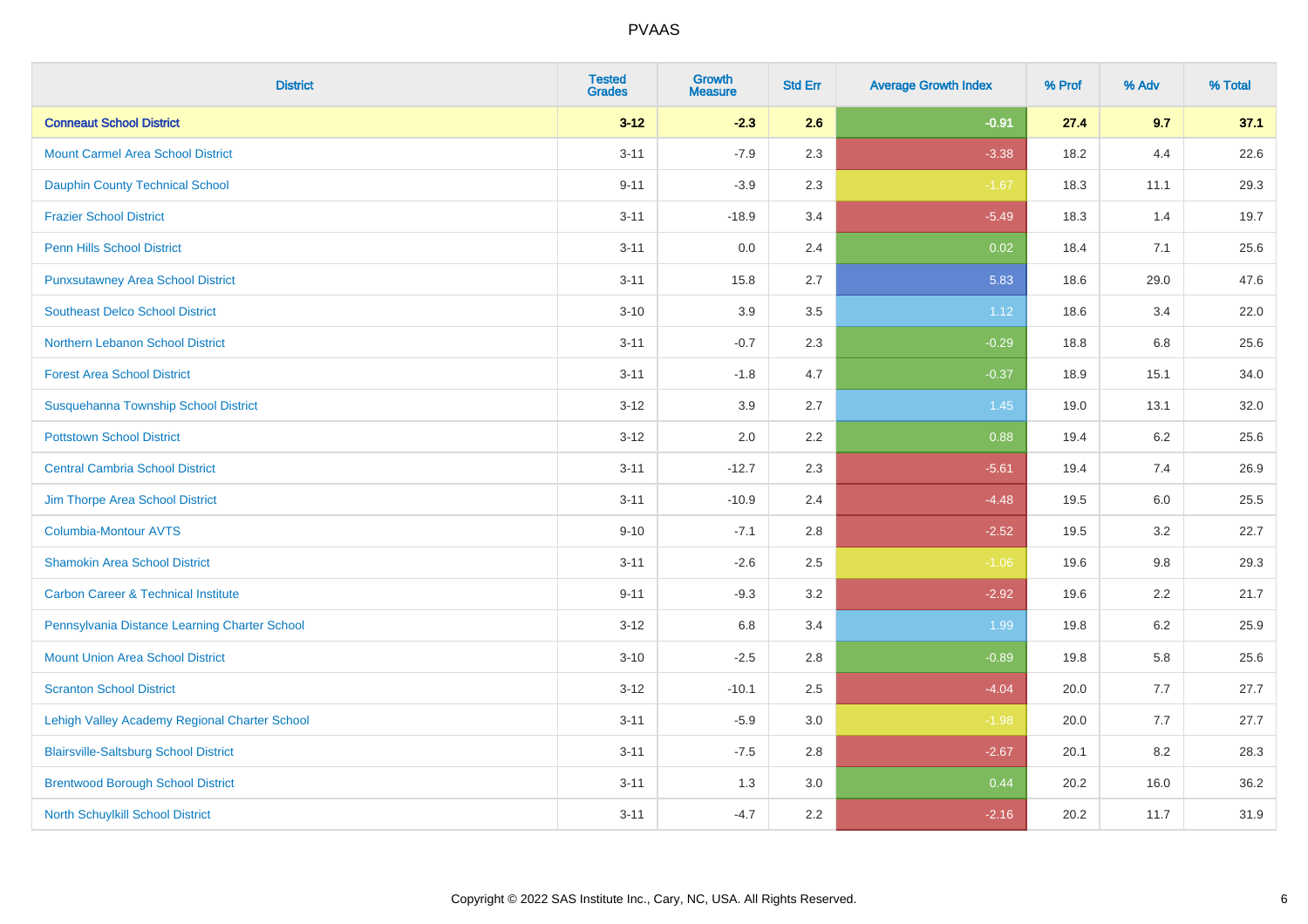| <b>District</b>                                 | <b>Tested</b><br><b>Grades</b> | <b>Growth</b><br><b>Measure</b> | <b>Std Err</b> | <b>Average Growth Index</b> | % Prof | % Adv   | % Total |
|-------------------------------------------------|--------------------------------|---------------------------------|----------------|-----------------------------|--------|---------|---------|
| <b>Conneaut School District</b>                 | $3 - 12$                       | $-2.3$                          | 2.6            | $-0.91$                     | 27.4   | 9.7     | 37.1    |
| <b>Westinghouse Arts Academy Charter School</b> | $9 - 10$                       | $-6.0$                          | 3.3            | $-1.81$                     | 20.2   | 8.9     | 29.1    |
| Meyersdale Area School District                 | $3 - 11$                       | $-16.1$                         | 3.3            | $-4.94$                     | 20.3   | 5.8     | 26.1    |
| <b>Wattsburg Area School District</b>           | $3 - 11$                       | $1.0\,$                         | 2.7            | 0.36                        | 20.4   | 12.4    | 32.7    |
| <b>Bethlehem Area School District</b>           | $3 - 11$                       | $-4.5$                          | 1.1            | $-3.91$                     | 20.4   | 11.3    | 31.7    |
| <b>Hazleton Area School District</b>            | $3 - 11$                       | $6.0\,$                         | 1.6            | 3.85                        | 20.5   | 9.0     | 29.5    |
| Mastery Charter School - Pickett Campus         | $6 - 10$                       | 2.7                             | 4.2            | 0.65                        | 20.6   | $0.0\,$ | 20.6    |
| <b>Chartiers Valley School District</b>         | $3 - 11$                       | $-9.1$                          | 2.1            | $-4.23$                     | 20.7   | 17.4    | 38.0    |
| <b>Riverside School District</b>                | $3 - 11$                       | $-6.2$                          | 2.7            | $-2.33$                     | 20.8   | 17.0    | 37.7    |
| <b>Shikellamy School District</b>               | $3 - 10$                       | $-8.3$                          | 2.4            | $-3.42$                     | 20.8   | 18.5    | 39.2    |
| Pennsylvania Cyber Charter School               | $3 - 11$                       | 0.6                             | 1.5            | 0.37                        | 20.8   | 8.1     | 28.9    |
| <b>Laurel Highlands School District</b>         | $3 - 11$                       | $-3.8$                          | 2.3            | $-1.63$                     | 20.9   | 14.6    | 35.4    |
| <b>Antietam School District</b>                 | $3 - 10$                       | $-9.5$                          | 3.7            | $-2.57$                     | 20.9   | 1.5     | 22.4    |
| <b>Trinity Area School District</b>             | $3 - 11$                       | $-8.7$                          | 1.8            | $-4.87$                     | 20.9   | 9.8     | 30.8    |
| <b>East Allegheny School District</b>           | $3 - 11$                       | $-6.4$                          | 3.0            | $-2.11$                     | 21.0   | 7.4     | 28.4    |
| <b>Somerset Area School District</b>            | $3 - 11$                       | $-7.6$                          | 2.4            | $-3.17$                     | 21.0   | 14.5    | 35.5    |
| <b>Monessen City School District</b>            | $3 - 10$                       | $-3.9$                          | 5.6            | $-0.69$                     | 21.0   | 10.5    | 31.6    |
| <b>Ferndale Area School District</b>            | $3 - 10$                       | $-1.1$                          | 4.1            | $-0.27$                     | 21.0   | 7.9     | 29.0    |
| <b>Mckeesport Area School District</b>          | $3 - 12$                       | 4.6                             | 2.2            | 2.14                        | 21.1   | 4.4     | 25.5    |
| Northern Lehigh School District                 | $3 - 12$                       | 6.1                             | 2.5            | 2.42                        | 21.4   | 18.0    | 39.3    |
| <b>Mahanoy Area School District</b>             | $3 - 10$                       | $-3.4$                          | 3.1            | $-1.07$                     | 21.4   | 8.6     | 30.0    |
| Philadelphia Academy Charter School             | $3 - 11$                       | $-14.7$                         | 2.7            | $-5.42$                     | 21.6   | 3.9     | 25.5    |
| <b>Southern Fulton School District</b>          | $3 - 11$                       | $-5.1$                          | 4.0            | $-1.29$                     | 21.7   | 13.0    | 34.8    |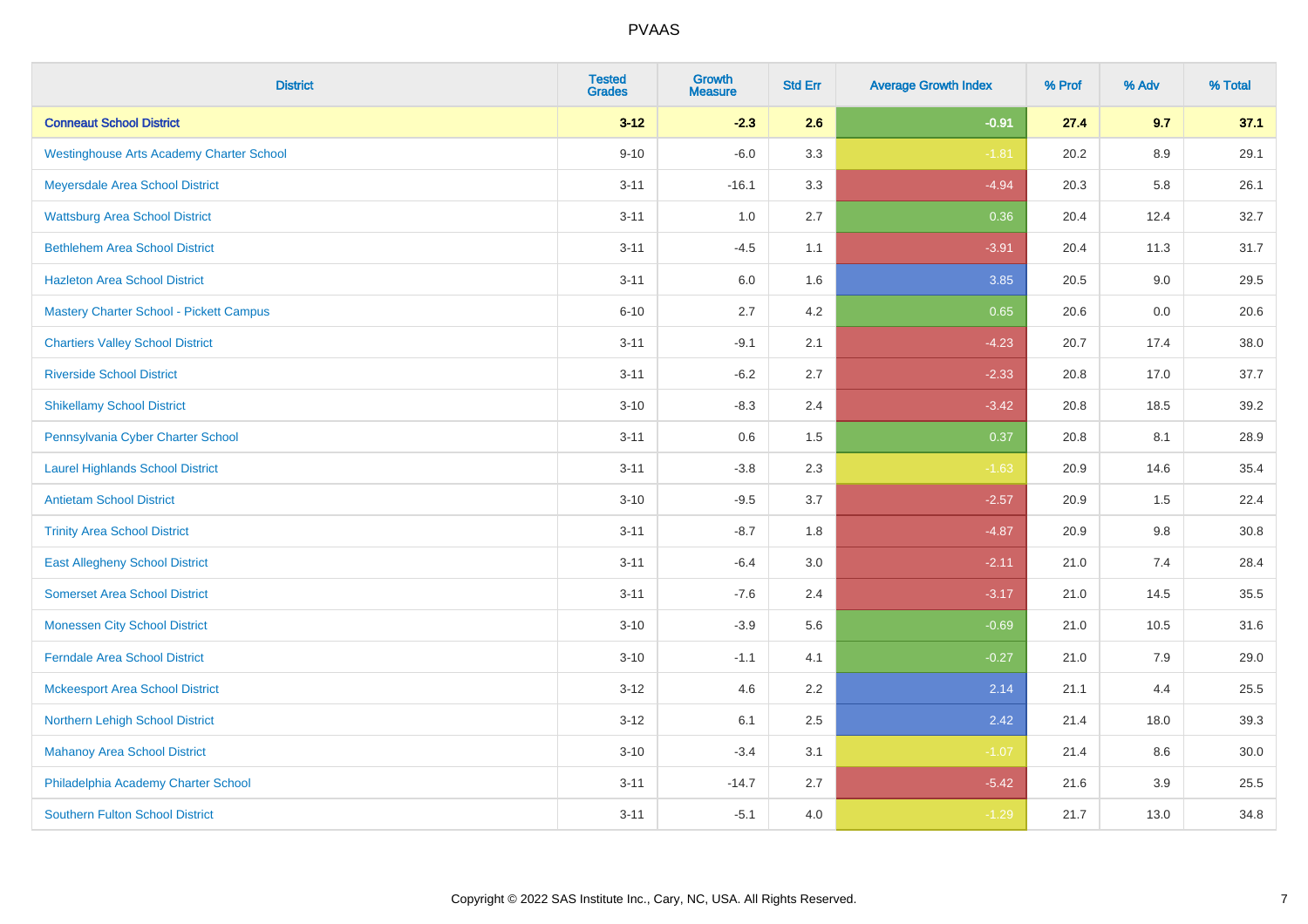| <b>District</b>                               | <b>Tested</b><br><b>Grades</b> | <b>Growth</b><br><b>Measure</b> | <b>Std Err</b> | <b>Average Growth Index</b> | % Prof | % Adv   | % Total |
|-----------------------------------------------|--------------------------------|---------------------------------|----------------|-----------------------------|--------|---------|---------|
| <b>Conneaut School District</b>               | $3 - 12$                       | $-2.3$                          | 2.6            | $-0.91$                     | 27.4   | 9.7     | 37.1    |
| <b>Pottsville Area School District</b>        | $3 - 12$                       | $-4.9$                          | 2.1            | $-2.36$                     | 21.8   | 7.9     | 29.6    |
| <b>West York Area School District</b>         | $3 - 12$                       | $-9.8$                          | 2.7            | $-3.57$                     | 21.9   | 10.9    | 32.8    |
| <b>Brownsville Area School District</b>       | $3 - 12$                       | 3.9                             | 3.8            | 1.04                        | 22.0   | 8.5     | 30.5    |
| <b>Wyoming Valley West School District</b>    | $3 - 11$                       | $-5.5$                          | 2.3            | $-2.38$                     | 22.2   | 9.2     | 31.4    |
| Schuylkill Haven Area School District         | $3 - 11$                       | $-5.3$                          | 2.7            | $-1.96$                     | 22.2   | 11.6    | 33.8    |
| <b>Charleroi School District</b>              | $3 - 11$                       | $-4.3$                          | 2.7            | $-1.55$                     | 22.2   | 15.9    | 38.1    |
| <b>Lakeland School District</b>               | $3 - 11$                       | 13.3                            | 2.8            | 4.80                        | 22.2   | 21.2    | 43.4    |
| <b>Berwick Area School District</b>           | $3 - 11$                       | $-6.9$                          | 2.4            | $-2.84$                     | 22.3   | 11.5    | 33.8    |
| <b>Williamsburg Community School District</b> | $3 - 11$                       | $-16.9$                         | 4.1            | $-4.14$                     | 22.4   | 0.0     | 22.4    |
| <b>New Foundations Charter School</b>         | $3 - 11$                       | $0.6\,$                         | 2.2            | 0.29                        | 22.4   | 4.0     | 26.4    |
| Philipsburg-Osceola Area School District      | $3 - 11$                       | 4.1                             | 3.0            | 1.37                        | 22.5   | 16.2    | 38.8    |
| <b>East Lycoming School District</b>          | $3 - 11$                       | $-10.9$                         | 2.1            | $-5.08$                     | 22.5   | $8.2\,$ | 30.8    |
| <b>York Co School Of Technology</b>           | $9 - 12$                       | $-10.9$                         | 1.6            | $-6.79$                     | 22.6   | 4.0     | 26.6    |
| <b>Moniteau School District</b>               | $3 - 11$                       | $-11.8$                         | 2.9            | $-4.07$                     | 22.6   | 5.0     | 27.6    |
| <b>Hanover Public School District</b>         | $3 - 11$                       | $-12.4$                         | 2.7            | $-4.50$                     | 22.7   | $6.2\,$ | 28.9    |
| East Stroudsburg Area School District         | $3 - 11$                       | $-4.9$                          | 1.4            | $-3.38$                     | 22.7   | 12.5    | 35.2    |
| <b>Roberto Clemente Charter School</b>        | $3 - 12$                       | $-3.3$                          | 4.1            | $-0.79$                     | 22.7   | 4.6     | 27.3    |
| <b>Troy Area School District</b>              | $3 - 10$                       | $-4.7$                          | 3.2            | $-1.46$                     | 22.8   | 16.5    | 39.2    |
| <b>Freedom Area School District</b>           | $3 - 11$                       | $-6.3$                          | 3.1            | $-2.04$                     | 22.9   | 8.4     | 31.3    |
| <b>Juniata County School District</b>         | $3 - 12$                       | 7.7                             | 2.0            | 3.81                        | 22.9   | 18.9    | 41.8    |
| Fox Chapel Area School District               | $3 - 11$                       | 17.6                            | 1.9            | 9.47                        | 22.9   | 52.0    | 74.9    |
| <b>Milton Area School District</b>            | $3 - 11$                       | $-10.1$                         | 2.5            | $-4.04$                     | 23.0   | 11.3    | 34.2    |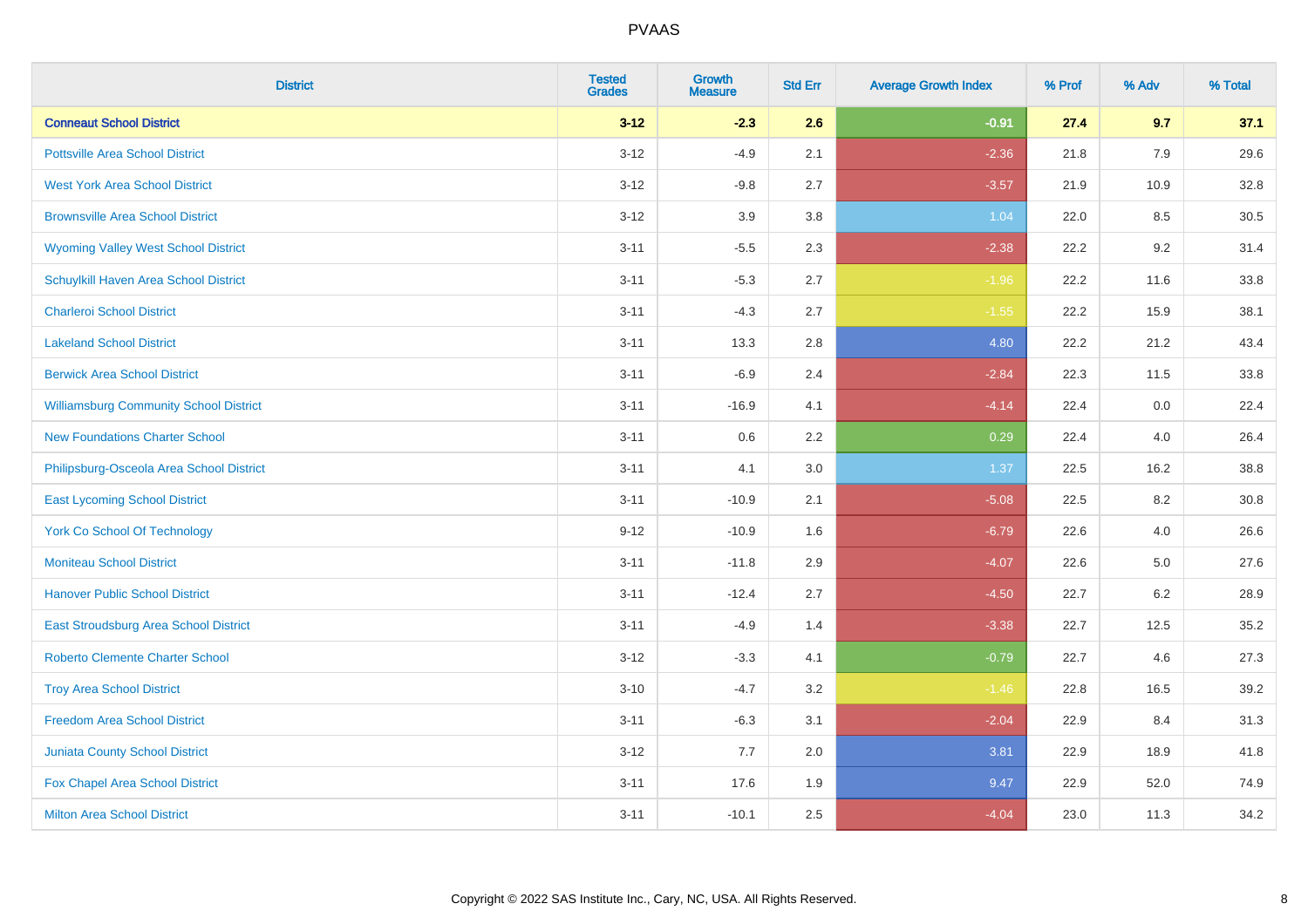| <b>District</b>                                         | <b>Tested</b><br><b>Grades</b> | <b>Growth</b><br><b>Measure</b> | <b>Std Err</b> | <b>Average Growth Index</b> | % Prof | % Adv | % Total |
|---------------------------------------------------------|--------------------------------|---------------------------------|----------------|-----------------------------|--------|-------|---------|
| <b>Conneaut School District</b>                         | $3 - 12$                       | $-2.3$                          | 2.6            | $-0.91$                     | 27.4   | 9.7   | 37.1    |
| <b>Forbes Road School District</b>                      | $3 - 11$                       | $-11.5$                         | 4.7            | $-2.43$                     | 23.1   | 10.3  | 33.3    |
| Center For Student Learning Charter School At Pennsbury | $6 - 12$                       | $-3.3$                          | 6.0            | $-0.55$                     | 23.1   | 0.0   | 23.1    |
| Juniata Valley School District                          | $3 - 11$                       | 1.6                             | 3.2            | 0.51                        | 23.1   | 9.4   | 32.5    |
| <b>Kiski Area School District</b>                       | $3 - 11$                       | $-4.0$                          | 2.0            | $-1.99$                     | 23.1   | 18.2  | 41.3    |
| <b>School Lane Charter School</b>                       | $3 - 11$                       | 2.6                             | 3.6            | 0.72                        | 23.1   | 18.7  | 41.8    |
| Ambridge Area School District                           | $3 - 12$                       | $-19.4$                         | 2.5            | $-7.64$                     | 23.2   | 5.6   | 28.9    |
| <b>Marion Center Area School District</b>               | $3 - 10$                       | 0.8                             | 2.9            | 0.27                        | 23.3   | 11.1  | 34.4    |
| <b>Eastern Lebanon County School District</b>           | $3 - 11$                       | 4.0                             | 2.1            | 1.89                        | 23.5   | 11.5  | 35.0    |
| <b>Shippensburg Area School District</b>                | $3 - 11$                       | 0.5                             | 1.8            | 0.26                        | 23.5   | 22.8  | 46.3    |
| <b>York Academy Regional Charter School</b>             | $3 - 11$                       | $-2.3$                          | 4.4            | $-0.52$                     | 23.5   | 2.0   | 25.5    |
| <b>Big Spring School District</b>                       | $3 - 11$                       | $-9.8$                          | 2.3            | $-4.32$                     | 23.6   | 12.9  | 36.5    |
| <b>Centennial School District</b>                       | $3 - 10$                       | 1.5                             | 1.5            | 0.98                        | 23.6   | 12.4  | 36.0    |
| <b>Conemaugh Valley School District</b>                 | $3 - 12$                       | $-6.3$                          | 4.1            | $-1.54$                     | 23.7   | 5.1   | 28.8    |
| South Allegheny School District                         | $3 - 11$                       | $-0.9$                          | 3.1            | $-0.30$                     | 23.8   | 2.5   | 26.2    |
| <b>Upper Darby School District</b>                      | $3 - 12$                       | 11.2                            | 1.4            | 8.28                        | 23.8   | 11.8  | 35.6    |
| <b>Susq-Cyber Charter School</b>                        | $9 - 11$                       | $-3.2$                          | 5.8            | $-0.54$                     | 23.8   | 4.8   | 28.6    |
| <b>Ringgold School District</b>                         | $3 - 11$                       | 2.9                             | 2.2            | 1.32                        | 23.8   | 13.3  | 37.1    |
| South Side Area School District                         | $3 - 11$                       | $-0.6$                          | 3.1            | $-0.19$                     | 24.0   | 28.0  | 52.0    |
| Maritime Academy Charter School                         | $3 - 10$                       | 13.2                            | 3.1            | 4.29                        | 24.0   | 1.3   | 25.3    |
| <b>Corry Area School District</b>                       | $3 - 11$                       | $-6.8$                          | 2.3            | $-3.01$                     | 24.0   | 8.8   | 32.8    |
| Millersburg Area School District                        | $3 - 11$                       | $-6.6$                          | 3.4            | $-1.92$                     | 24.1   | 10.3  | 34.5    |
| <b>Easton Area School District</b>                      | $3 - 12$                       | 6.3                             | 1.3            | 4.91                        | 24.1   | 13.0  | 37.1    |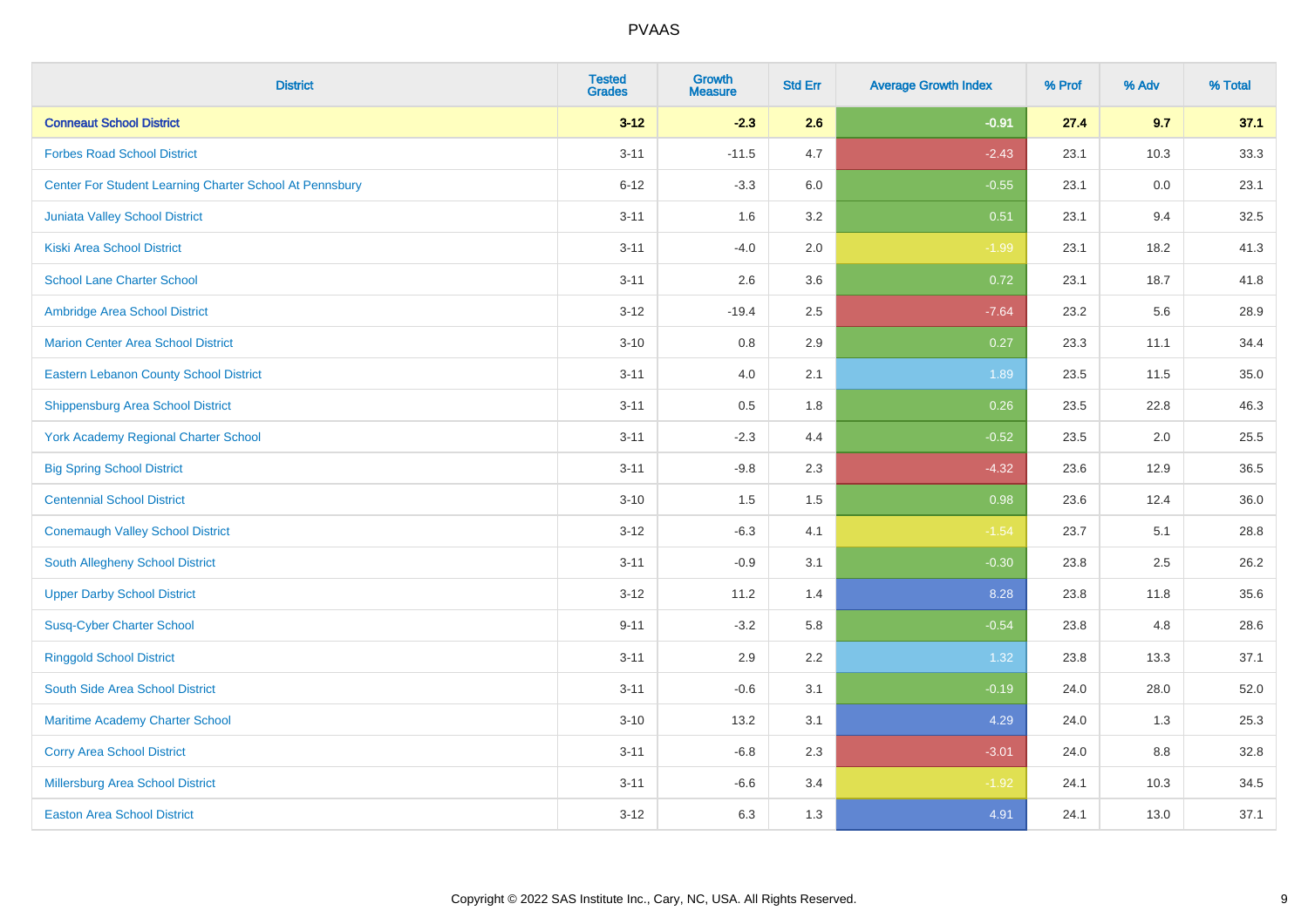| <b>District</b>                                | <b>Tested</b><br><b>Grades</b> | <b>Growth</b><br><b>Measure</b> | <b>Std Err</b> | <b>Average Growth Index</b> | % Prof | % Adv | % Total |
|------------------------------------------------|--------------------------------|---------------------------------|----------------|-----------------------------|--------|-------|---------|
| <b>Conneaut School District</b>                | $3 - 12$                       | $-2.3$                          | 2.6            | $-0.91$                     | 27.4   | 9.7   | 37.1    |
| <b>Connellsville Area School District</b>      | $3 - 11$                       | $-5.3$                          | 2.0            | $-2.67$                     | 24.2   | 5.0   | 29.1    |
| <b>Chambersburg Area School District</b>       | $3 - 11$                       | $-5.6$                          | 1.3            | $-4.42$                     | 24.2   | 15.2  | 39.4    |
| <b>Penns Manor Area School District</b>        | $3 - 12$                       | $-1.9$                          | 3.5            | $-0.55$                     | 24.2   | 3.8   | 28.0    |
| <b>Bensalem Township School District</b>       | $3 - 11$                       | 1.0                             | 1.6            | 0.63                        | 24.3   | 10.7  | 34.9    |
| Northern York County School District           | $3 - 11$                       | 8.4                             | 1.8            | 4.63                        | 24.3   | 23.1  | 47.4    |
| <b>Cheltenham School District</b>              | $3 - 11$                       | $-17.6$                         | 2.0            | $-8.74$                     | 24.4   | 8.3   | 32.6    |
| <b>Salisbury Township School District</b>      | $3 - 11$                       | 5.8                             | 3.6            | 1.62                        | 24.4   | 12.6  | 37.0    |
| <b>Wellsboro Area School District</b>          | $3 - 11$                       | $-6.3$                          | 3.0            | $-2.08$                     | 24.4   | 13.4  | 37.8    |
| <b>Mercer Area School District</b>             | $3 - 11$                       | 2.2                             | 3.1            | 0.70                        | 24.4   | 11.8  | 36.2    |
| <b>Smethport Area School District</b>          | $3 - 12$                       | 5.8                             | 3.8            | 1.52                        | 24.6   | 20.0  | 44.6    |
| <b>Agora Cyber Charter School</b>              | $3 - 11$                       | 14.6                            | 2.4            | 6.03                        | 24.7   | 19.5  | 44.2    |
| <b>Mastery Charter School - Hardy Williams</b> | $3 - 11$                       | 6.6                             | 3.0            | 2.21                        | 24.7   | 1.2   | 25.9    |
| <b>Upper Moreland Township School District</b> | $3 - 11$                       | 1.1                             | 2.0            | 0.56                        | 24.8   | 26.6  | 51.3    |
| <b>Towanda Area School District</b>            | $3 - 11$                       | $-4.0$                          | 2.6            | $-1.52$                     | 24.8   | 9.9   | 34.8    |
| <b>York Suburban School District</b>           | $3 - 11$                       | 7.4                             | 2.1            | 3.55                        | 24.9   | 31.2  | 56.1    |
| <b>Cambria Heights School District</b>         | $3 - 10$                       | $-6.2$                          | 2.9            | $-2.11$                     | 25.0   | 13.0  | 38.0    |
| <b>Montgomery Area School District</b>         | $3 - 11$                       | $-5.8$                          | 3.2            | $-1.83$                     | 25.0   | 11.5  | 36.5    |
| <b>Moshannon Valley School District</b>        | $3 - 10$                       | $-5.1$                          | 4.6            | $-1.12$                     | 25.0   | 12.5  | 37.5    |
| <b>MaST Community Charter School</b>           | $3 - 10$                       | $-0.9$                          | 2.5            | $-0.34$                     | 25.0   | 21.6  | 46.6    |
| <b>Austin Area School District</b>             | $3 - 11$                       | 2.6                             | 6.0            | 0.43                        | 25.0   | 18.8  | 43.8    |
| Northern Tioga School District                 | $3 - 12$                       | $6.8\,$                         | 2.6            | 2.64                        | 25.0   | 16.9  | 41.9    |
| Selinsgrove Area School District               | $3-12$                         | $-5.7$                          | 2.1            | $-2.74$                     | 25.4   | 13.9  | 39.2    |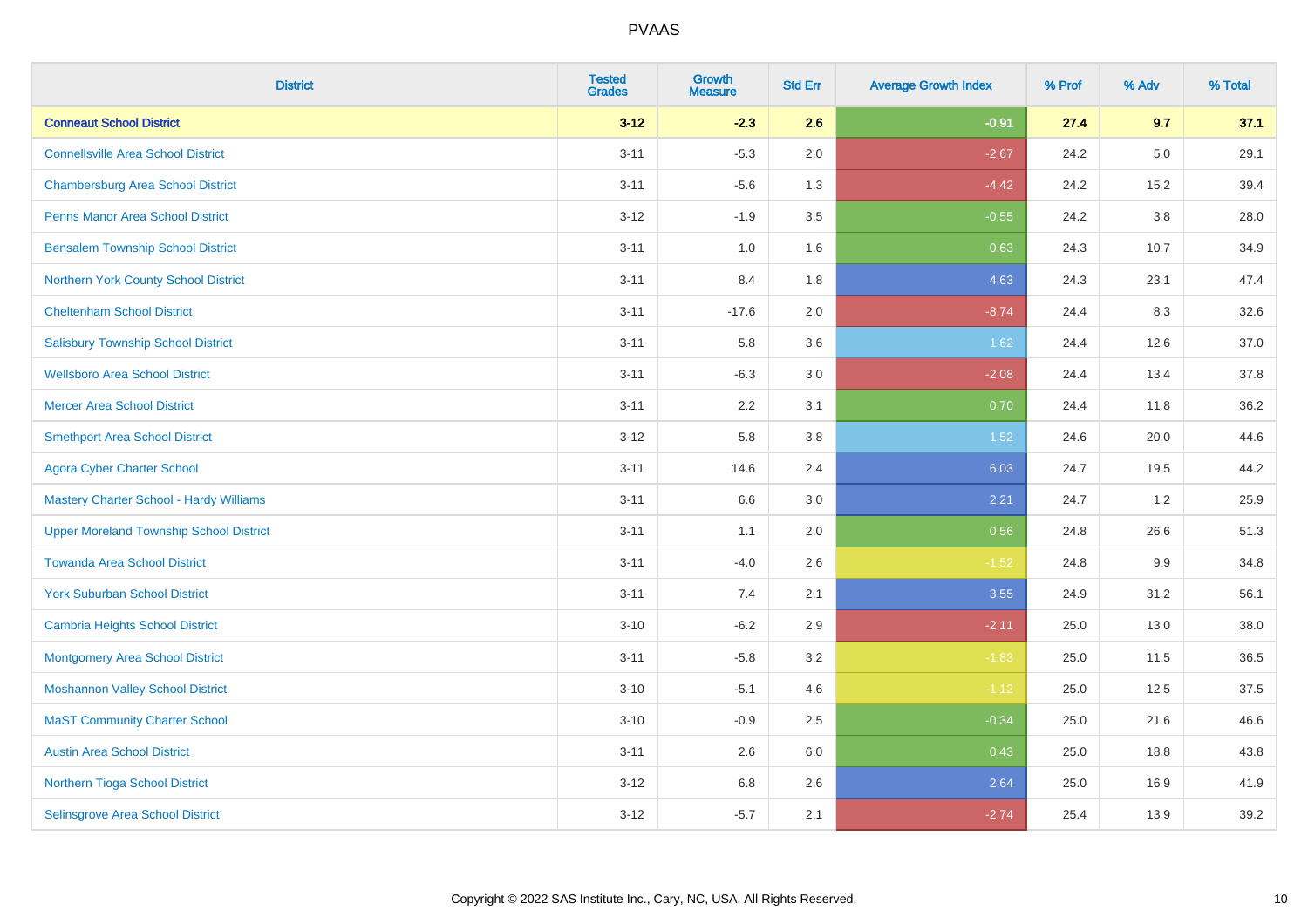| <b>District</b>                                   | <b>Tested</b><br><b>Grades</b> | <b>Growth</b><br><b>Measure</b> | <b>Std Err</b> | <b>Average Growth Index</b> | % Prof | % Adv | % Total |
|---------------------------------------------------|--------------------------------|---------------------------------|----------------|-----------------------------|--------|-------|---------|
| <b>Conneaut School District</b>                   | $3 - 12$                       | $-2.3$                          | 2.6            | $-0.91$                     | 27.4   | 9.7   | 37.1    |
| <b>Upper Perkiomen School District</b>            | $3 - 11$                       | 5.7                             | 1.9            | 3.04                        | 25.4   | 19.9  | 45.4    |
| <b>Central Columbia School District</b>           | $3 - 12$                       | 0.3                             | 2.3            | 0.12                        | 25.4   | 37.6  | 63.0    |
| <b>Collegium Charter School</b>                   | $3 - 10$                       | 21.2                            | 2.6            | 8.18                        | 25.4   | 16.4  | 41.8    |
| <b>Cranberry Area School District</b>             | $3-12$                         | $-0.9$                          | 3.1            | $-0.29$                     | 25.5   | 9.7   | 35.2    |
| Insight PA Cyber Charter School                   | $3 - 11$                       | $-9.4$                          | 5.8            | $-1.62$                     | 25.6   | 4.6   | 30.2    |
| <b>Wyomissing Area School District</b>            | $3 - 12$                       | $-2.4$                          | 2.6            | $-0.92$                     | 25.6   | 28.1  | 53.7    |
| <b>Grove City Area School District</b>            | $3 - 12$                       | $-8.8$                          | 2.3            | $-3.89$                     | 25.6   | 16.4  | 42.0    |
| <b>Beaver Area School District</b>                | $3 - 10$                       | $-3.0$                          | 2.5            | $-1.16$                     | 25.8   | 27.8  | 53.6    |
| <b>Lake-Lehman School District</b>                | $3 - 11$                       | 14.9                            | 2.8            | 5.34                        | 25.8   | 22.5  | 48.3    |
| <b>Bangor Area School District</b>                | $3 - 12$                       | $-1.2$                          | 2.0            | $-0.60$                     | 25.8   | 12.7  | 38.5    |
| <b>Environmental Charter School At Frick Park</b> | $3-9$                          | $-6.2$                          | 3.7            | $-1.67$                     | 25.9   | 3.4   | 29.3    |
| <b>Saucon Valley School District</b>              | $3 - 11$                       | 18.9                            | 2.2            | 8.48                        | 26.0   | 39.6  | 65.6    |
| <b>Waynesboro Area School District</b>            | $3 - 12$                       | 3.0                             | 1.8            | 1.67                        | 26.0   | 23.5  | 49.5    |
| <b>Octorara Area School District</b>              | $3 - 11$                       | $-7.5$                          | 3.2            | $-2.35$                     | 26.1   | 17.0  | 43.2    |
| Northern Bedford County School District           | $3 - 11$                       | $-2.3$                          | 3.3            | $-0.69$                     | 26.2   | 16.9  | 43.1    |
| <b>North Star School District</b>                 | $3 - 11$                       | 1.1                             | 3.3            | 0.34                        | 26.2   | 20.0  | 46.2    |
| <b>Chartiers-Houston School District</b>          | $3 - 10$                       | $-16.5$                         | 3.5            | $-4.79$                     | 26.3   | 6.6   | 32.9    |
| <b>Elk Lake School District</b>                   | $3 - 11$                       | $-6.1$                          | 2.9            | $-2.12$                     | 26.3   | 11.6  | 37.9    |
| Mastery Charter High School-Lenfest Campus        | $7 - 11$                       | $-1.8$                          | 5.8            | $-0.30$                     | 26.3   | 0.0   | 26.3    |
| Southern Tioga School District                    | $3 - 11$                       | $-0.1$                          | 2.8            | $-0.03$                     | 26.3   | 10.3  | 36.6    |
| <b>Crawford Central School District</b>           | $3 - 11$                       | 5.7                             | 2.1            | 2.71                        | 26.4   | 15.8  | 42.1    |
| <b>North Hills School District</b>                | $3 - 11$                       | $-15.8$                         | 1.8            | $-8.84$                     | 26.4   | 19.8  | 46.2    |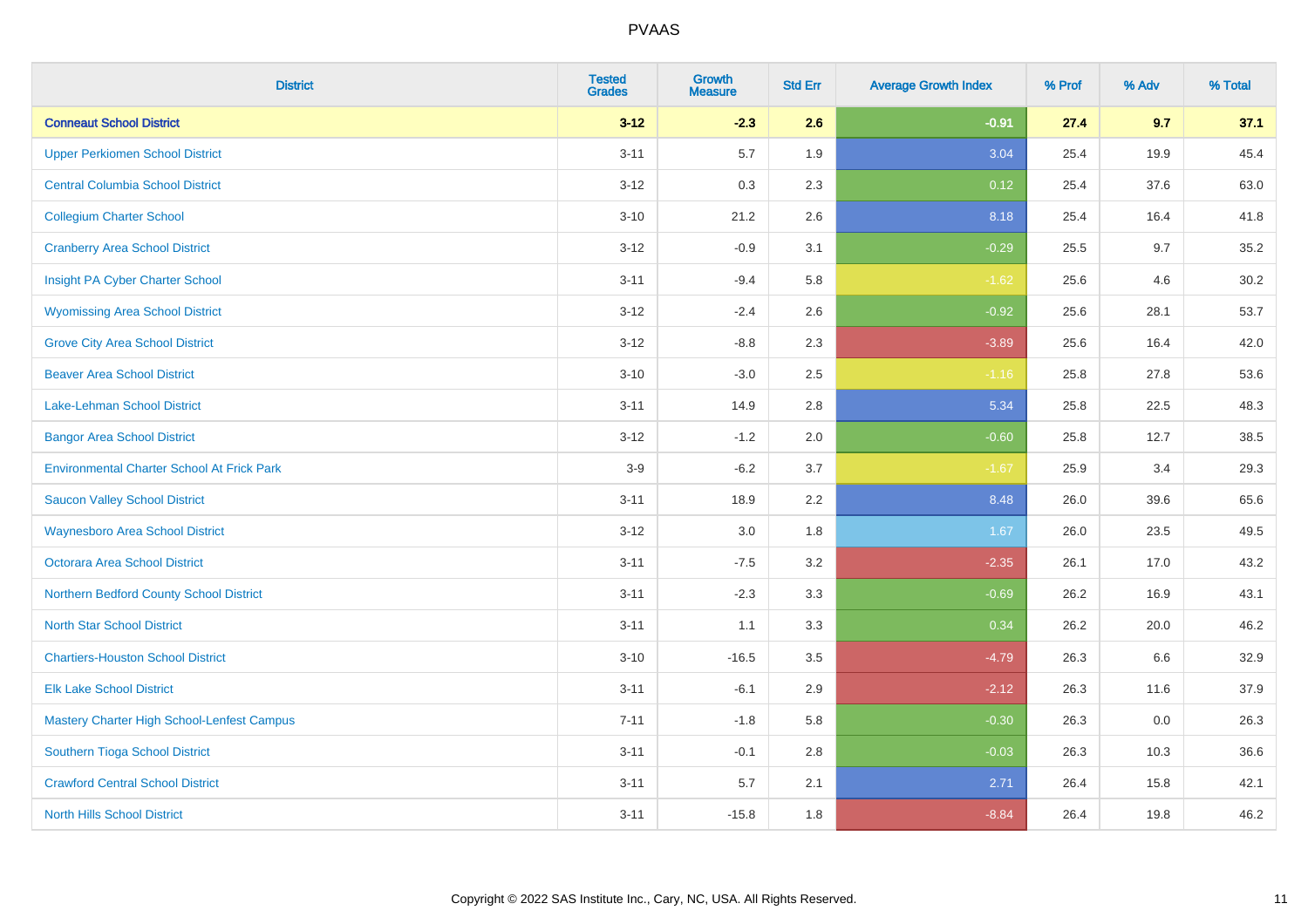| <b>District</b>                                    | <b>Tested</b><br><b>Grades</b> | <b>Growth</b><br><b>Measure</b> | <b>Std Err</b> | <b>Average Growth Index</b> | % Prof | % Adv | % Total  |
|----------------------------------------------------|--------------------------------|---------------------------------|----------------|-----------------------------|--------|-------|----------|
| <b>Conneaut School District</b>                    | $3 - 12$                       | $-2.3$                          | 2.6            | $-0.91$                     | 27.4   | 9.7   | 37.1     |
| <b>Butler Area School District</b>                 | $3 - 11$                       | $-14.1$                         | 1.5            | $-9.60$                     | 26.4   | 11.1  | 37.5     |
| Karns City Area School District                    | $3 - 11$                       | $-7.2$                          | 2.6            | $-2.71$                     | 26.4   | 20.8  | 47.2     |
| <b>Port Allegany School District</b>               | $3 - 11$                       | 6.5                             | 3.7            | 1.74                        | 26.4   | 11.3  | 37.7     |
| <b>Oswayo Valley School District</b>               | $3 - 12$                       | 9.9                             | 5.1            | 1.93                        | 26.5   | 44.1  | 70.6     |
| <b>Titusville Area School District</b>             | $3 - 11$                       | $-5.0$                          | 2.5            | $-1.98$                     | 26.5   | 6.8   | 33.3     |
| Penn-Delco School District                         | $3 - 11$                       | 1.3                             | 1.8            | 0.75                        | 26.5   | 12.6  | 39.1     |
| Northern Cambria School District                   | $3 - 11$                       | $-0.3$                          | 3.4            | $-0.09$                     | 26.5   | 1.2   | 27.7     |
| <b>Forest City Regional School District</b>        | $3-12$                         | $-1.2$                          | 3.6            | $-0.33$                     | 26.5   | 8.2   | 34.7     |
| <b>Bentworth School District</b>                   | $3 - 11$                       | 7.0                             | 3.0            | 2.36                        | 26.6   | 17.0  | 43.6     |
| <b>Valley View School District</b>                 | $3 - 11$                       | 9.3                             | 2.2            | 4.18                        | 26.6   | 23.1  | 49.7     |
| <b>Warren County School District</b>               | $3 - 11$                       | $-0.1$                          | 1.6            | $-0.06$                     | 26.7   | 9.7   | 36.4     |
| <b>Penn Manor School District</b>                  | $3 - 11$                       | 7.1                             | 1.5            | 4.82                        | 26.7   | 20.5  | 47.2     |
| <b>Pittston Area School District</b>               | $3 - 11$                       | $-8.2$                          | 2.2            | $-3.75$                     | 26.7   | 14.8  | 41.5     |
| <b>Ellwood City Area School District</b>           | $3 - 11$                       | $-12.5$                         | 3.1            | $-4.00$                     | 26.7   | 8.7   | 35.4     |
| Jeannette City School District                     | $3 - 11$                       | $-0.7$                          | 3.4            | $-0.20$                     | 26.8   | 4.1   | $30.9\,$ |
| <b>West Perry School District</b>                  | $3 - 11$                       | 11.0                            | 2.3            | 4.76                        | 26.9   | 20.5  | 47.4     |
| <b>Commonwealth Charter Academy Charter School</b> | $3 - 10$                       | 4.2                             | 1.6            | 2.68                        | 27.0   | 15.6  | 42.5     |
| <b>Portage Area School District</b>                | $3 - 10$                       | $-0.5$                          | 3.3            | $-0.14$                     | 27.0   | 20.6  | 47.6     |
| Catasauqua Area School District                    | $3-12$                         | $-7.3$                          | 2.8            | $-2.58$                     | 27.1   | 11.2  | 38.3     |
| <b>Keystone Central School District</b>            | $3 - 11$                       | 3.6                             | 1.8            | 2.04                        | 27.1   | 14.6  | 41.8     |
| <b>Exeter Township School District</b>             | $3 - 11$                       | $-1.0$                          | 1.7            | $-0.58$                     | 27.2   | 15.6  | 42.8     |
| <b>Colonial School District</b>                    | $3 - 11$                       | 22.1                            | 1.6            | 13.55                       | 27.2   | 43.5  | 70.6     |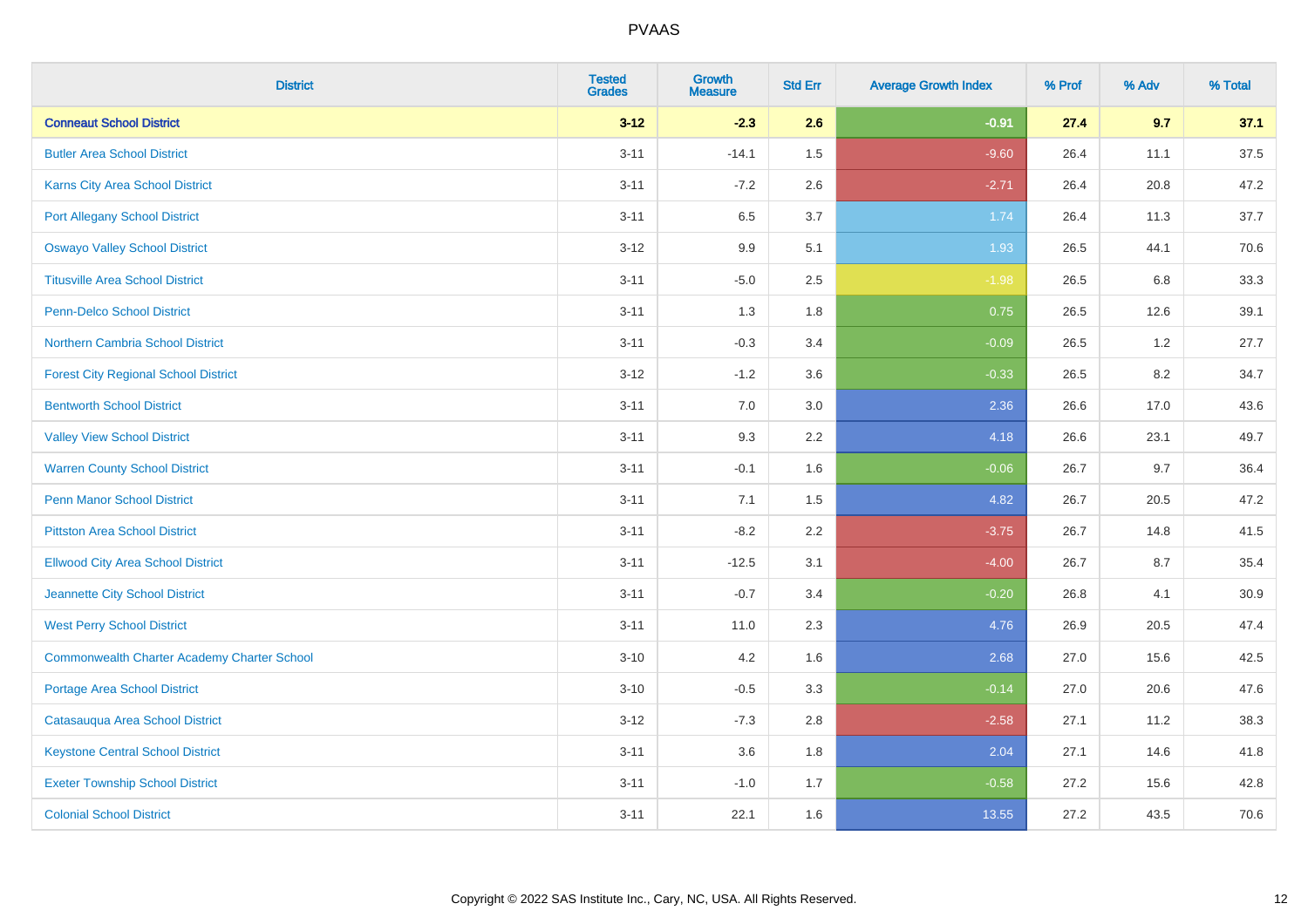| <b>District</b>                                 | <b>Tested</b><br><b>Grades</b> | <b>Growth</b><br><b>Measure</b> | <b>Std Err</b> | <b>Average Growth Index</b> | % Prof | % Adv | % Total |
|-------------------------------------------------|--------------------------------|---------------------------------|----------------|-----------------------------|--------|-------|---------|
| <b>Conneaut School District</b>                 | $3 - 12$                       | $-2.3$                          | 2.6            | $-0.91$                     | 27.4   | 9.7   | 37.1    |
| <b>Solanco School District</b>                  | $3 - 11$                       | 2.2                             | 1.8            | 1.18                        | 27.2   | 15.0  | 42.3    |
| <b>Reynolds School District</b>                 | $3 - 10$                       | $-3.0$                          | 3.5            | $-0.87$                     | 27.3   | 9.1   | 36.4    |
| Penn Cambria School District                    | $3 - 11$                       | $-4.5$                          | 2.4            | $-1.86$                     | 27.3   | 15.8  | 43.2    |
| <b>Conneaut School District</b>                 | $3 - 12$                       | $-2.3$                          | 2.6            | $-0.91$                     | 27.4   | 9.7   | 37.1    |
| <b>Minersville Area School District</b>         | $3 - 11$                       | $-2.9$                          | 3.4            | $-0.86$                     | 27.4   | 9.7   | 37.1    |
| Capital Area School for the Arts Charter School | $9 - 11$                       | 14.2                            | 4.5            | 3.13                        | 27.5   | 30.0  | 57.5    |
| <b>Wissahickon School District</b>              | $3 - 10$                       | $-5.3$                          | 1.7            | $-3.14$                     | 27.5   | 29.0  | 56.6    |
| <b>Oxford Area School District</b>              | $3 - 11$                       | $-3.1$                          | 1.8            | $-1.77$                     | 27.5   | 14.5  | 42.0    |
| <b>Carbondale Area School District</b>          | $3 - 10$                       | $-2.8$                          | 3.2            | $-0.87$                     | 27.5   | 2.9   | 30.4    |
| <b>Interboro School District</b>                | $3 - 12$                       | $-8.4$                          | 2.0            | $-4.27$                     | 27.6   | 6.4   | 34.1    |
| <b>Deer Lakes School District</b>               | $3 - 11$                       | $-10.0$                         | 2.5            | $-4.02$                     | 27.7   | 9.9   | 37.6    |
| <b>Brandywine Heights Area School District</b>  | $3 - 11$                       | 5.8                             | 2.6            | 2.27                        | 27.7   | 28.6  | 56.2    |
| <b>Warwick School District</b>                  | $3 - 11$                       | 21.7                            | 1.8            | 11.76                       | 27.7   | 36.3  | 64.0    |
| <b>Bucks County Technical High School</b>       | $9 - 10$                       | $-2.9$                          | 2.2            | $-1.29$                     | 27.7   | 10.4  | 38.2    |
| <b>Manheim Central School District</b>          | $3 - 11$                       | 12.8                            | 2.0            | 6.52                        | 27.8   | 35.4  | 63.2    |
| <b>Bristol Borough School District</b>          | $3 - 12$                       | $-5.9$                          | 2.9            | $-2.00$                     | 27.8   | 3.3   | 31.1    |
| <b>Eastern York School District</b>             | $3 - 11$                       | $-6.2$                          | 2.3            | $-2.70$                     | 27.8   | 18.5  | 46.4    |
| <b>Palisades School District</b>                | $3 - 11$                       | 7.7                             | 2.9            | 2.66                        | 27.8   | 20.3  | 48.1    |
| <b>Central Greene School District</b>           | $3 - 11$                       | $-0.4$                          | 2.5            | $-0.15$                     | 27.8   | 14.8  | 42.6    |
| Huntingdon Area School District                 | $3 - 11$                       | 5.8                             | 2.6            | 2.28                        | 27.8   | 17.4  | 45.2    |
| <b>Burrell School District</b>                  | $3 - 11$                       | $-1.5$                          | 3.3            | $-0.44$                     | 27.8   | 17.7  | 45.6    |
| <b>Carlynton School District</b>                | $3 - 11$                       | $-2.0$                          | 3.2            | $-0.62$                     | 27.9   | 5.2   | 33.1    |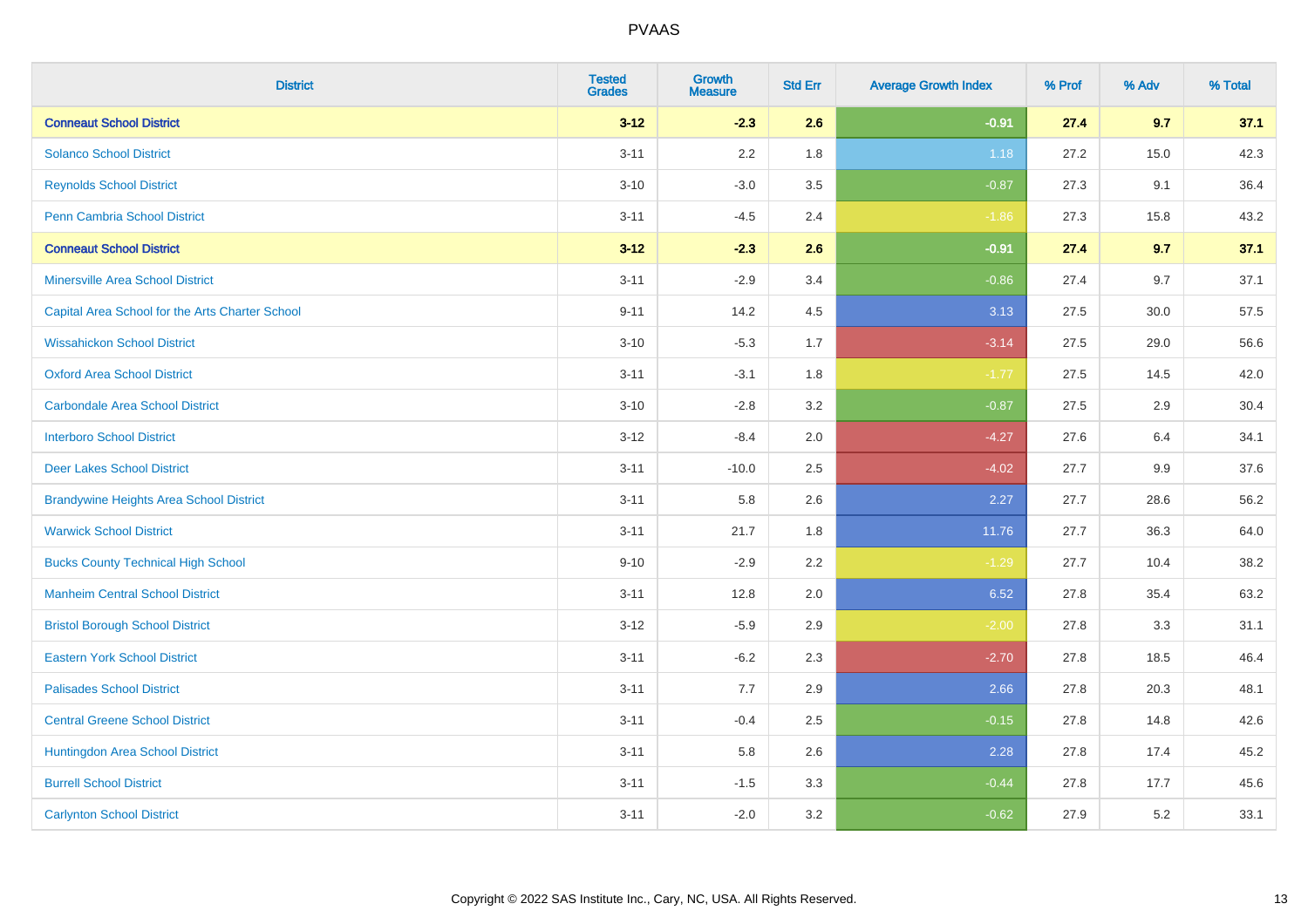| <b>District</b>                               | <b>Tested</b><br><b>Grades</b> | <b>Growth</b><br><b>Measure</b> | <b>Std Err</b> | <b>Average Growth Index</b> | % Prof | % Adv | % Total |
|-----------------------------------------------|--------------------------------|---------------------------------|----------------|-----------------------------|--------|-------|---------|
| <b>Conneaut School District</b>               | $3 - 12$                       | $-2.3$                          | 2.6            | $-0.91$                     | 27.4   | 9.7   | 37.1    |
| <b>Hatboro-Horsham School District</b>        | $3 - 11$                       | $-2.7$                          | 1.6            | $-1.65$                     | 27.9   | 17.9  | 45.8    |
| <b>Carlisle Area School District</b>          | $3 - 11$                       | $-5.2$                          | 1.7            | $-2.99$                     | 28.0   | 19.3  | 47.3    |
| <b>Hamburg Area School District</b>           | $3 - 11$                       | $0.6\,$                         | 2.4            | 0.25                        | 28.0   | 15.5  | 43.6    |
| <b>Cornwall-Lebanon School District</b>       | $3 - 11$                       | 8.2                             | 1.6            | 5.24                        | 28.0   | 20.5  | 48.6    |
| <b>Hempfield Area School District</b>         | $3 - 12$                       | $-10.2$                         | 1.6            | $-6.37$                     | 28.1   | 19.2  | 47.3    |
| <b>South Park School District</b>             | $3 - 11$                       | $-8.8$                          | 2.5            | $-3.46$                     | 28.1   | 17.0  | 45.2    |
| <b>Conrad Weiser Area School District</b>     | $3 - 11$                       | 7.1                             | 2.1            | 3.34                        | 28.2   | 14.4  | 42.6    |
| <b>Cocalico School District</b>               | $3 - 11$                       | 12.3                            | 1.9            | 6.48                        | 28.2   | 32.3  | 60.5    |
| <b>Berlin Brothersvalley School District</b>  | $3 - 11$                       | 19.6                            | 4.0            | 4.93                        | 28.3   | 41.3  | 69.6    |
| <b>Mid Valley School District</b>             | $3 - 10$                       | $-11.1$                         | 2.7            | $-4.07$                     | 28.3   | 8.1   | 36.4    |
| <b>Clarion-Limestone Area School District</b> | $3-12$                         | $-10.0$                         | 3.6            | $-2.76$                     | 28.3   | 20.0  | 48.3    |
| Renaissance Academy Charter School            | $3 - 11$                       | $-5.6$                          | 3.1            | $-1.79$                     | 28.4   | 18.5  | 46.9    |
| Pen Argyl Area School District                | $3 - 12$                       | 12.8                            | 2.5            | 5.10                        | 28.5   | 23.8  | 52.3    |
| <b>Pleasant Valley School District</b>        | $3 - 11$                       | $-3.3$                          | 1.8            | $-1.80$                     | 28.5   | 10.4  | 39.0    |
| <b>Wallenpaupack Area School District</b>     | $3 - 11$                       | 8.8                             | 2.1            | 4.28                        | 28.5   | 18.9  | 47.4    |
| <b>Old Forge School District</b>              | $3 - 12$                       | $-11.3$                         | 3.1            | $-3.62$                     | 28.6   | 13.2  | 41.8    |
| Jefferson-Morgan School District              | $3 - 10$                       | $-12.0$                         | 3.9            | $-3.09$                     | 28.6   | 6.1   | 34.7    |
| <b>Pottsgrove School District</b>             | $3 - 11$                       | $-5.5$                          | 2.0            | $-2.78$                     | 28.6   | 10.3  | 38.8    |
| <b>Midd-West School District</b>              | $3 - 11$                       | 3.6                             | 2.6            | 1.42                        | 28.6   | 25.0  | 53.6    |
| <b>Kennett Consolidated School District</b>   | $3 - 11$                       | $-10.4$                         | 1.7            | $-6.27$                     | 28.7   | 14.0  | 42.7    |
| <b>Bellefonte Area School District</b>        | $3 - 11$                       | $6.7\,$                         | 2.0            | 3.34                        | 28.8   | 21.5  | 50.2    |
| <b>Forest Hills School District</b>           | $3 - 11$                       | 1.8                             | 2.5            | 0.71                        | 28.8   | 10.3  | 39.1    |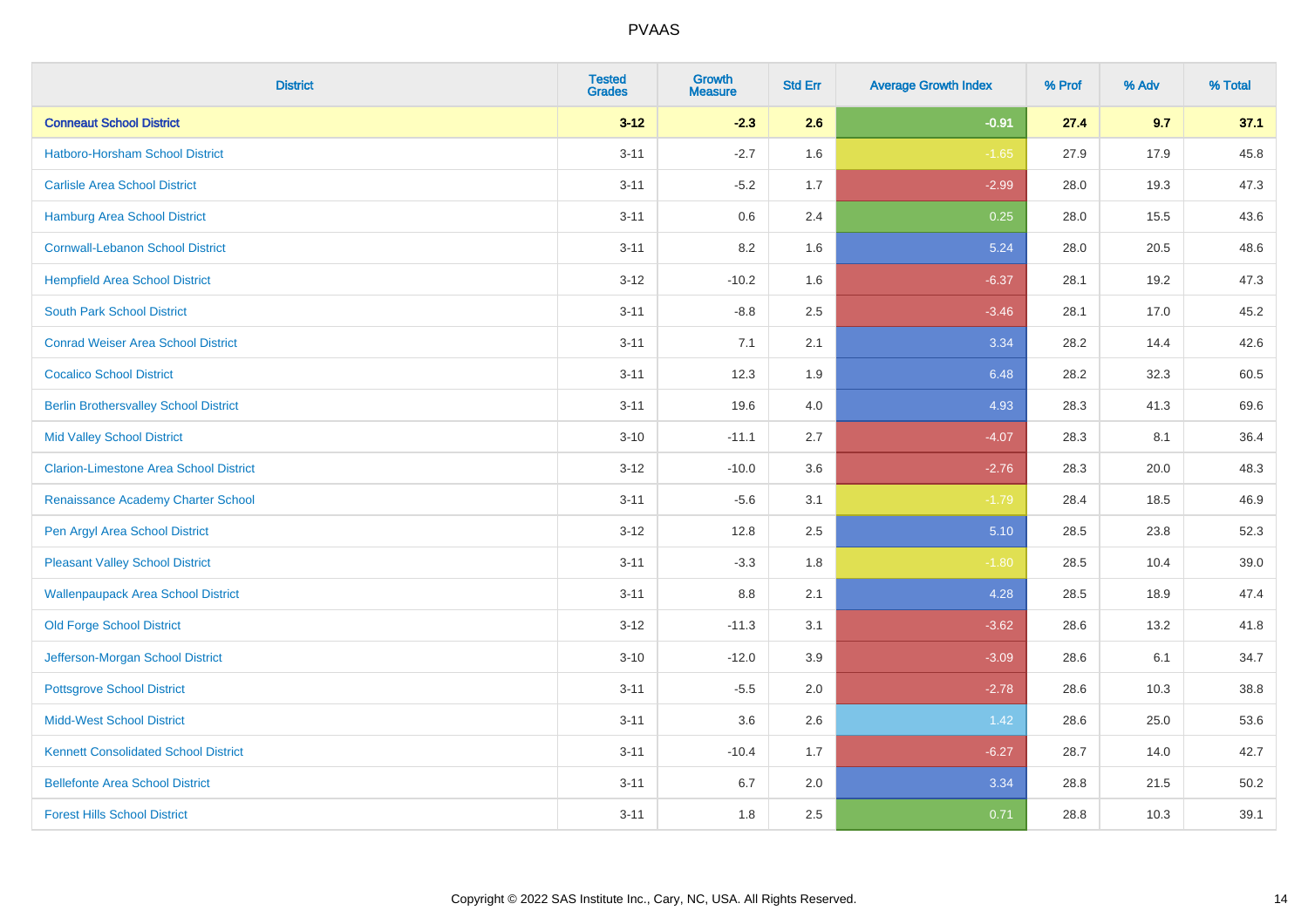| <b>District</b>                                | <b>Tested</b><br><b>Grades</b> | <b>Growth</b><br><b>Measure</b> | <b>Std Err</b> | <b>Average Growth Index</b> | % Prof | % Adv | % Total |
|------------------------------------------------|--------------------------------|---------------------------------|----------------|-----------------------------|--------|-------|---------|
| <b>Conneaut School District</b>                | $3 - 12$                       | $-2.3$                          | 2.6            | $-0.91$                     | 27.4   | 9.7   | 37.1    |
| <b>Gettysburg Area School District</b>         | $3 - 11$                       | $-6.0$                          | 2.0            | $-3.02$                     | 28.8   | 19.6  | 48.5    |
| Daniel Boone Area School District              | $3 - 12$                       | 0.9                             | 1.9            | 0.46                        | 28.9   | 22.0  | 51.0    |
| Lehigh Valley Charter High School For The Arts | $9 - 10$                       | $-11.8$                         | 2.5            | $-4.76$                     | 28.9   | 5.7   | 34.6    |
| <b>Yough School District</b>                   | $3 - 10$                       | $-6.2$                          | 2.7            | $-2.27$                     | 28.9   | 8.8   | 37.7    |
| <b>Altoona Area School District</b>            | $3 - 12$                       | 0.1                             | 1.5            | 0.07                        | 29.0   | 13.8  | 42.8    |
| 21st Century Cyber Charter School              | $6 - 12$                       | 6.6                             | 2.1            | 3.16                        | 29.0   | 21.8  | 50.8    |
| <b>Neshannock Township School District</b>     | $3 - 10$                       | $-12.5$                         | 2.7            | $-4.73$                     | 29.0   | 13.0  | 42.0    |
| <b>Southeastern Greene School District</b>     | $3 - 10$                       | $-2.3$                          | 4.4            | $-0.53$                     | 29.0   | 9.7   | 38.7    |
| Oil City Area School District                  | $3 - 11$                       | 8.6                             | 2.4            | 3.56                        | 29.1   | 13.1  | 42.2    |
| <b>Pequea Valley School District</b>           | $3 - 11$                       | 18.0                            | 3.1            | 5.74                        | 29.2   | 37.5  | 66.7    |
| <b>Nazareth Area School District</b>           | $3 - 11$                       | $-2.5$                          | 1.7            | $-1.53$                     | 29.2   | 24.6  | 53.8    |
| <b>Central Dauphin School District</b>         | $3 - 11$                       | $-5.2$                          | 1.2            | $-4.24$                     | 29.3   | 8.7   | 38.0    |
| <b>Commodore Perry School District</b>         | $3 - 11$                       | $-10.4$                         | 4.5            | $-2.30$                     | 29.4   | 5.9   | 35.3    |
| <b>Lower Merion School District</b>            | $3 - 11$                       | 18.9                            | 1.2            | 15.42                       | 29.4   | 48.6  | 78.0    |
| <b>Pine Grove Area School District</b>         | $3 - 11$                       | $-1.1$                          | 3.0            | $-0.36$                     | 29.5   | 14.3  | 43.8    |
| <b>Blue Ridge School District</b>              | $3 - 11$                       | 8.3                             | 3.7            | 2.24                        | 29.6   | 9.3   | 38.9    |
| Penns Valley Area School District              | $3 - 12$                       | 14.1                            | 2.6            | 5.33                        | 29.6   | 23.3  | 52.9    |
| <b>Abington School District</b>                | $3 - 10$                       | 0.9                             | 1.6            | 0.57                        | 29.7   | 28.7  | 58.4    |
| <b>Union City Area School District</b>         | $3 - 12$                       | $-8.7$                          | 3.3            | $-2.59$                     | 29.7   | 10.9  | 40.6    |
| <b>Girard School District</b>                  | $3 - 11$                       | $-12.3$                         | 2.6            | $-4.76$                     | 29.7   | 18.9  | 48.6    |
| <b>Schuylkill Valley School District</b>       | $3 - 11$                       | $-1.0$                          | 2.2            | $-0.47$                     | 29.8   | 20.2  | 50.0    |
| Northampton Area School District               | $3 - 11$                       | 3.2                             | 1.5            | 2.05                        | 29.8   | 17.9  | 47.7    |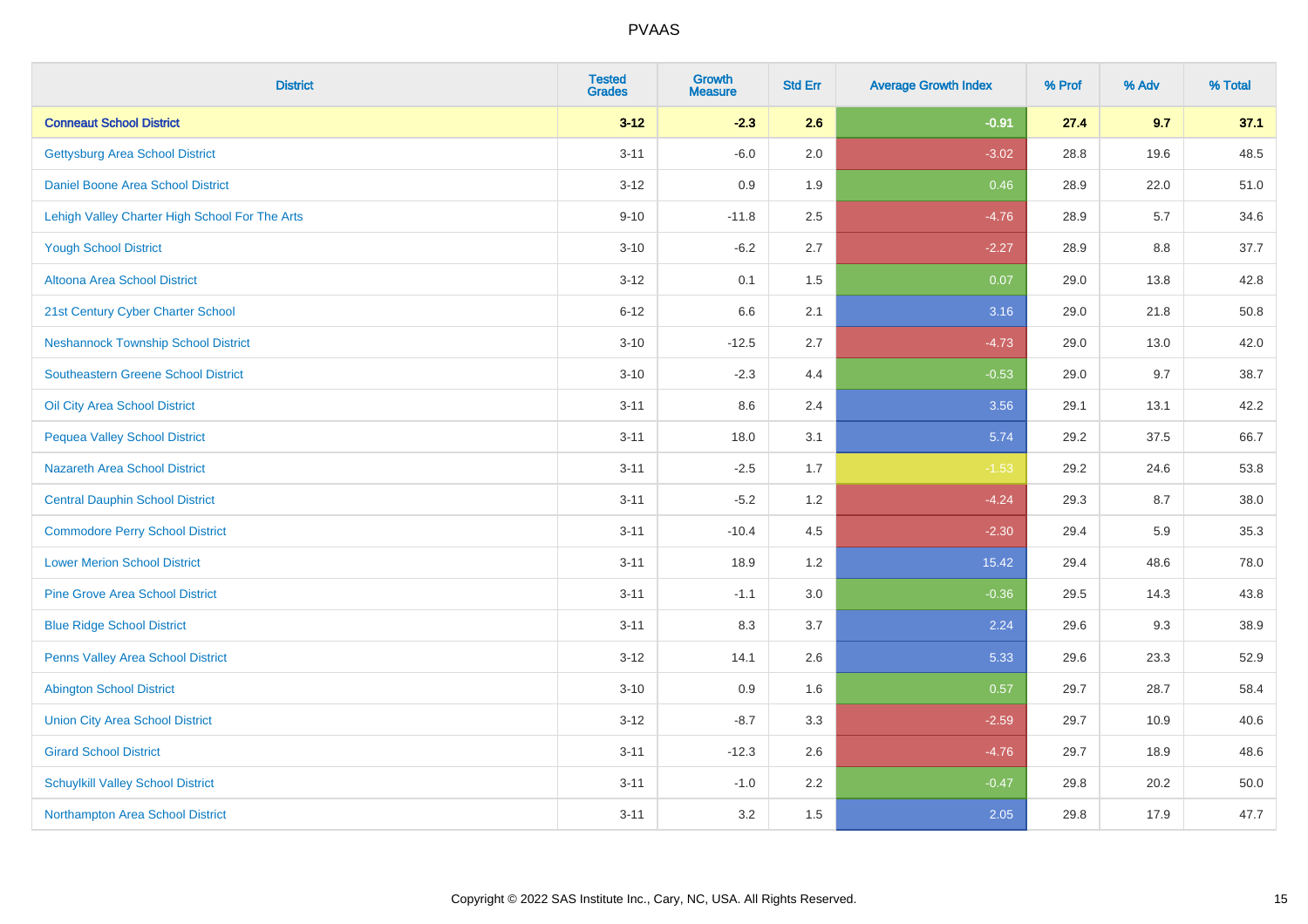| <b>District</b>                          | <b>Tested</b><br><b>Grades</b> | <b>Growth</b><br><b>Measure</b> | <b>Std Err</b> | <b>Average Growth Index</b> | % Prof | % Adv | % Total |
|------------------------------------------|--------------------------------|---------------------------------|----------------|-----------------------------|--------|-------|---------|
| <b>Conneaut School District</b>          | $3 - 12$                       | $-2.3$                          | 2.6            | $-0.91$                     | 27.4   | 9.7   | 37.1    |
| Wilmington Area School District          | $3 - 11$                       | 11.1                            | 3.3            | 3.37                        | 29.8   | 26.2  | 56.0    |
| <b>Tunkhannock Area School District</b>  | $3 - 11$                       | 1.4                             | 2.0            | 0.71                        | 29.8   | 18.1  | 47.9    |
| Pennsylvania Virtual Charter School      | $3 - 11$                       | 4.4                             | 3.4            | 1.31                        | 29.8   | 21.2  | 51.0    |
| <b>Hempfield School District</b>         | $3 - 11$                       | 13.4                            | 1.3            | 10.53                       | 29.9   | 36.8  | 66.7    |
| <b>Indiana Area School District</b>      | $3 - 11$                       | 12.0                            | 2.0            | 5.98                        | 30.0   | 30.4  | 60.3    |
| <b>Keystone Oaks School District</b>     | $3 - 11$                       | $-7.2$                          | 2.3            | $-3.14$                     | 30.0   | 11.1  | 41.0    |
| <b>Franklin Regional School District</b> | $3 - 11$                       | 11.3                            | 1.8            | 6.13                        | 30.0   | 35.0  | 65.0    |
| <b>Spring Grove Area School District</b> | $3 - 11$                       | 3.9                             | 2.0            | 1.90                        | 30.0   | 23.0  | 53.0    |
| Downingtown Area School District         | $3 - 11$                       | 4.4                             | 1.1            | 4.06                        | 30.1   | 32.0  | 62.2    |
| <b>Sayre Area School District</b>        | $3 - 11$                       | 5.8                             | 3.2            | 1.81                        | 30.3   | 21.0  | 51.3    |
| <b>Governor Mifflin School District</b>  | $3 - 11$                       | $-4.4$                          | 1.6            | $-2.69$                     | 30.3   | 7.7   | 38.0    |
| <b>Greensburg Salem School District</b>  | $3 - 11$                       | $-6.9$                          | 2.2            | $-3.06$                     | 30.3   | 13.3  | 43.6    |
| <b>Laurel School District</b>            | $3 - 11$                       | 13.0                            | 3.1            | 4.19                        | 30.3   | 15.7  | 46.1    |
| <b>Spring-Ford Area School District</b>  | $3 - 11$                       | 16.6                            | 1.2            | 14.02                       | 30.4   | 45.3  | 75.7    |
| <b>Stroudsburg Area School District</b>  | $3 - 11$                       | $7.5\,$                         | 1.6            | 4.70                        | 30.4   | 18.3  | 48.7    |
| <b>Wilson School District</b>            | $3 - 12$                       | $0.5\,$                         | 1.5            | 0.32                        | 30.4   | 25.5  | 55.9    |
| <b>Northwest Area School District</b>    | $3 - 10$                       | $-3.2$                          | 3.3            | $-0.97$                     | 30.4   | 13.0  | 43.5    |
| <b>Lehighton Area School District</b>    | $3 - 11$                       | 11.4                            | 2.4            | 4.84                        | 30.5   | 24.9  | 55.3    |
| <b>North Allegheny School District</b>   | $3 - 11$                       | 18.0                            | 1.3            | 14.25                       | 30.5   | 42.9  | 73.4    |
| Southern Columbia Area School District   | $3 - 11$                       | $-8.5$                          | 3.0            | $-2.83$                     | 30.5   | 12.8  | 43.3    |
| <b>Franklin Area School District</b>     | $3 - 11$                       | $-3.7$                          | 2.6            | $-1.43$                     | 30.5   | 5.9   | 36.4    |
| <b>Susquenita School District</b>        | $3 - 11$                       | $-5.9$                          | 2.6            | $-2.28$                     | 30.6   | 13.9  | 44.4    |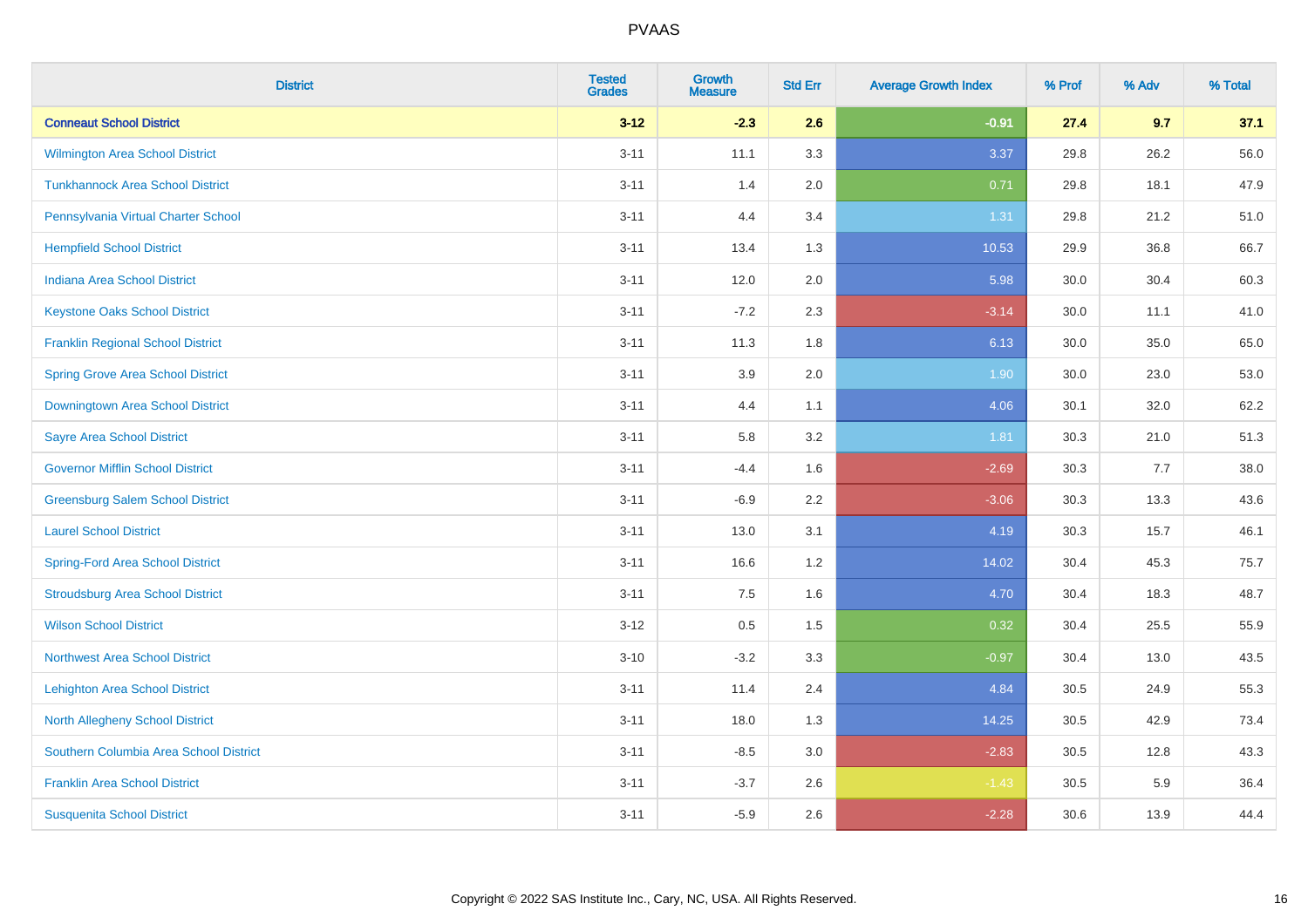| <b>District</b>                                | <b>Tested</b><br><b>Grades</b> | Growth<br><b>Measure</b> | <b>Std Err</b> | <b>Average Growth Index</b> | % Prof | % Adv | % Total |
|------------------------------------------------|--------------------------------|--------------------------|----------------|-----------------------------|--------|-------|---------|
| <b>Conneaut School District</b>                | $3 - 12$                       | $-2.3$                   | 2.6            | $-0.91$                     | 27.4   | 9.7   | 37.1    |
| <b>Northern Potter School District</b>         | $3 - 12$                       | 6.8                      | 4.6            | 1.48                        | 30.6   | 11.1  | 41.7    |
| <b>Fort Cherry School District</b>             | $3 - 10$                       | $-0.7$                   | 3.1            | $-0.21$                     | 30.6   | 14.1  | 44.7    |
| <b>Union Area School District</b>              | $3 - 11$                       | $-6.5$                   | 3.8            | $-1.70$                     | 30.6   | 12.2  | 42.9    |
| <b>Northeast Bradford School District</b>      | $3 - 10$                       | $-5.0$                   | 3.7            | $-1.35$                     | 30.6   | 4.8   | 35.5    |
| <b>Lower Dauphin School District</b>           | $3 - 11$                       | 5.3                      | 1.8            | 3.03                        | 30.6   | 26.8  | 57.5    |
| <b>Blue Mountain School District</b>           | $3 - 10$                       | 12.2                     | 2.1            | 5.81                        | 30.7   | 26.1  | 56.8    |
| <b>Western Wayne School District</b>           | $3 - 11$                       | 3.6                      | 2.6            | 1.39                        | 30.8   | 16.2  | 47.0    |
| <b>North Penn School District</b>              | $3 - 11$                       | 17.6                     | 1.0            | 17.53                       | 30.8   | 35.7  | 66.4    |
| <b>Boyertown Area School District</b>          | $3 - 11$                       | $-2.9$                   | 1.4            | $-2.06$                     | 30.8   | 22.6  | 53.4    |
| <b>Canon-Mcmillan School District</b>          | $3 - 11$                       | $-5.0$                   | 1.5            | $-3.25$                     | 30.8   | 28.5  | 59.3    |
| <b>Slippery Rock Area School District</b>      | $3 - 11$                       | $-3.8$                   | 2.5            | $-1.56$                     | 30.8   | 21.9  | 52.7    |
| <b>Manheim Township School District</b>        | $3 - 12$                       | 10.9                     | 1.5            | 7.51                        | 30.9   | 31.0  | 61.9    |
| <b>Greencastle-Antrim School District</b>      | $3 - 11$                       | $-0.3$                   | 2.0            | $-0.14$                     | 30.9   | 22.2  | 53.1    |
| <b>Conemaugh Township Area School District</b> | $3 - 12$                       | 4.8                      | 3.5            | 1.39                        | 30.9   | 27.8  | 58.8    |
| <b>West Greene School District</b>             | $3 - 11$                       | $-8.1$                   | 3.9            | $-2.08$                     | 31.0   | 11.9  | 42.9    |
| <b>Tri-Valley School District</b>              | $3 - 10$                       | $-2.7$                   | 3.9            | $-0.69$                     | 31.0   | 9.5   | 40.5    |
| <b>Bedford Area School District</b>            | $3 - 11$                       | 6.4                      | 2.4            | 2.68                        | 31.0   | 20.6  | 51.6    |
| South Middleton School District                | $3 - 11$                       | 4.4                      | 2.2            | 1.95                        | 31.1   | 16.4  | 47.5    |
| <b>Marple Newtown School District</b>          | $3 - 11$                       | 20.6                     | 2.3            | 8.95                        | 31.1   | 42.7  | 73.8    |
| <b>Penncrest School District</b>               | $3 - 11$                       | 6.0                      | 1.9            | 3.24                        | 31.1   | 16.9  | 48.0    |
| <b>Greenwood School District</b>               | $3 - 11$                       | 11.3                     | 3.6            | 3.14                        | 31.2   | 32.8  | 63.9    |
| <b>Bradford Area School District</b>           | $3 - 12$                       | $-1.8$                   | 2.3            | $-0.79$                     | 31.2   | 16.7  | 47.9    |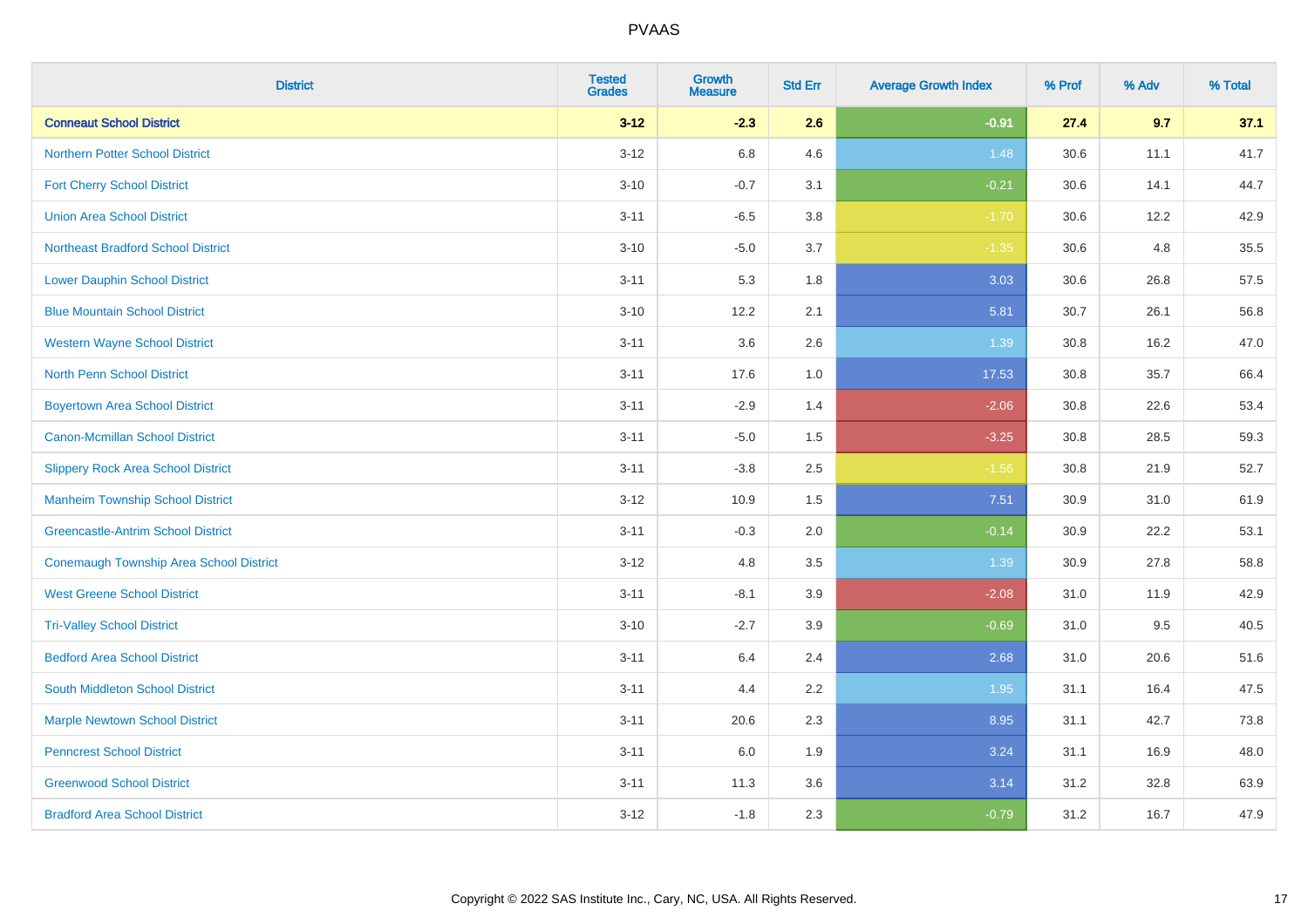| <b>District</b>                               | <b>Tested</b><br><b>Grades</b> | <b>Growth</b><br><b>Measure</b> | <b>Std Err</b> | <b>Average Growth Index</b> | % Prof | % Adv | % Total |
|-----------------------------------------------|--------------------------------|---------------------------------|----------------|-----------------------------|--------|-------|---------|
| <b>Conneaut School District</b>               | $3 - 12$                       | $-2.3$                          | 2.6            | $-0.91$                     | 27.4   | 9.7   | 37.1    |
| <b>Unionville-Chadds Ford School District</b> | $3 - 11$                       | 15.8                            | 1.7            | 9.12                        | 31.2   | 48.0  | 79.2    |
| <b>Neshaminy School District</b>              | $3 - 11$                       | 8.6                             | 1.3            | 6.56                        | 31.3   | 23.9  | 55.2    |
| <b>Cumberland Valley School District</b>      | $3 - 12$                       | 18.6                            | 1.2            | 15.79                       | 31.3   | 39.2  | 70.5    |
| <b>North Pocono School District</b>           | $3 - 11$                       | 13.1                            | 3.7            | 3.54                        | 31.4   | 33.3  | 64.7    |
| <b>Central York School District</b>           | $3 - 12$                       | 12.9                            | 1.5            | 8.64                        | 31.4   | 24.1  | 55.5    |
| <b>Parkland School District</b>               | $3 - 11$                       | $-3.7$                          | 1.2            | $-3.17$                     | 31.4   | 30.6  | 62.0    |
| <b>Kane Area School District</b>              | $3 - 10$                       | 8.8                             | 2.9            | 3.07                        | 31.4   | 19.8  | 51.2    |
| <b>Millville Area School District</b>         | $3 - 12$                       | $-5.6$                          | 4.4            | $-1.26$                     | 31.4   | 11.4  | 42.9    |
| <b>New Brighton Area School District</b>      | $3 - 11$                       | $-2.1$                          | 3.2            | $-0.65$                     | 31.5   | 11.1  | 42.6    |
| <b>Panther Valley School District</b>         | $3-12$                         | $-13.3$                         | 3.2            | $-4.10$                     | 31.5   | 4.1   | 35.6    |
| New Hope-Solebury School District             | $3 - 11$                       | 28.8                            | 2.9            | 9.77                        | 31.6   | 50.0  | 81.6    |
| <b>Ephrata Area School District</b>           | $3 - 11$                       | $6.8\,$                         | 1.7            | 4.08                        | 31.6   | 17.1  | 48.8    |
| <b>Bald Eagle Area School District</b>        | $3 - 11$                       | 7.6                             | 2.5            | 3.00                        | 31.6   | 15.6  | 47.3    |
| <b>Belle Vernon Area School District</b>      | $3 - 11$                       | 11.1                            | 2.3            | 4.88                        | 31.6   | 25.4  | 57.1    |
| <b>Clarion Area School District</b>           | $3 - 11$                       | 3.2                             | 3.7            | 0.88                        | 31.7   | 13.3  | 45.0    |
| <b>Fleetwood Area School District</b>         | $3 - 10$                       | 10.4                            | 2.0            | 5.19                        | 31.7   | 25.8  | 57.5    |
| <b>North East School District</b>             | $3 - 11$                       | $-5.3$                          | 2.7            | $-1.97$                     | 31.7   | 24.8  | 56.4    |
| <b>Uniontown Area School District</b>         | $3 - 11$                       | $-2.8$                          | 3.1            | $-0.91$                     | 31.7   | 7.3   | 39.0    |
| <b>Spring Cove School District</b>            | $3 - 11$                       | 9.1                             | 2.4            | 3.77                        | 31.8   | 25.4  | 57.1    |
| <b>Montour School District</b>                | $3 - 11$                       | $-6.1$                          | 2.1            | $-2.95$                     | 31.8   | 23.6  | 55.3    |
| <b>Springfield School District</b>            | $3 - 11$                       | 1.2                             | 1.7            | 0.69                        | 31.8   | 25.2  | 56.9    |
| <b>Allegheny Valley School District</b>       | $3 - 11$                       | $-1.9$                          | 3.9            | $-0.48$                     | 31.8   | 11.4  | 43.2    |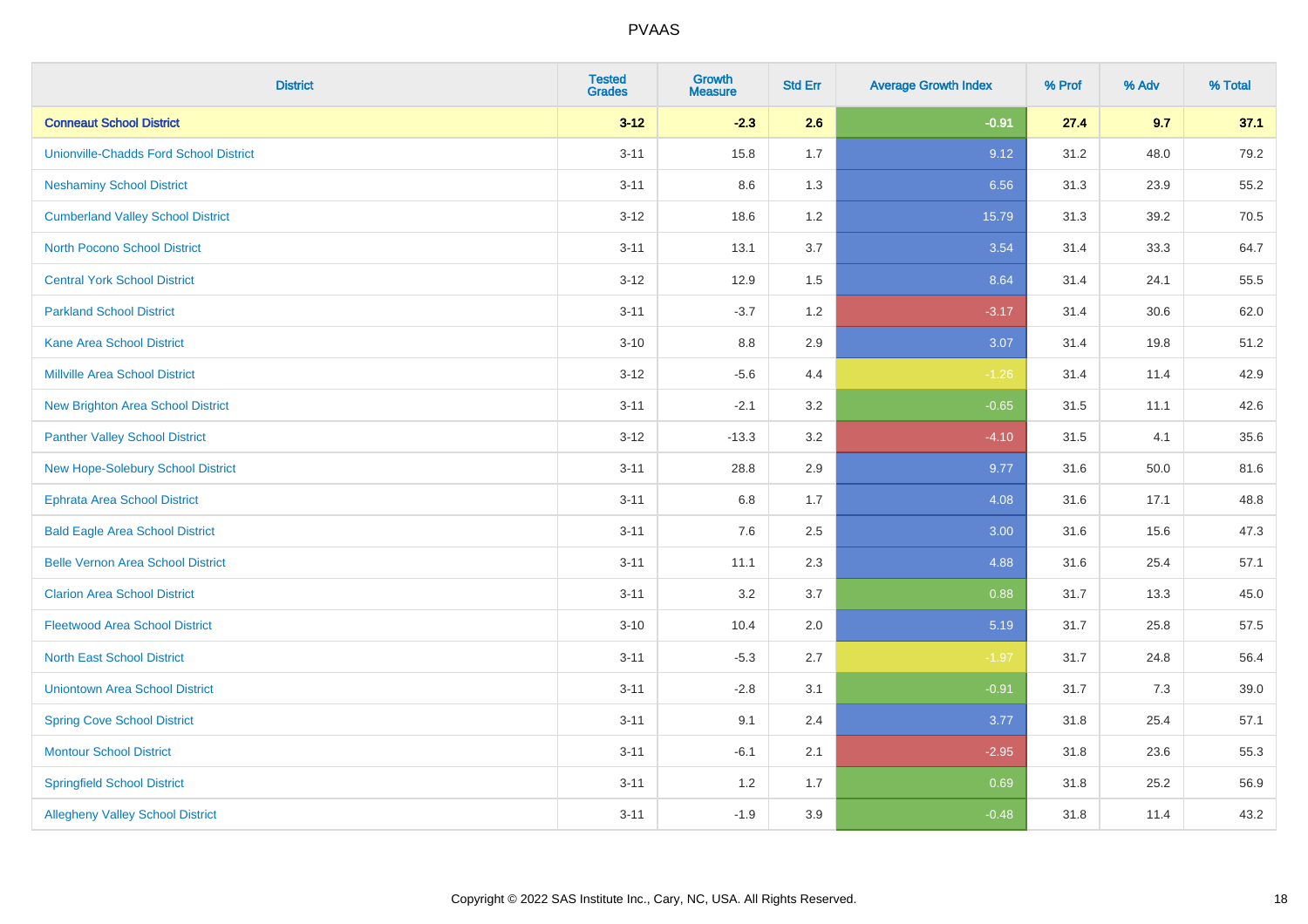| <b>District</b>                              | <b>Tested</b><br><b>Grades</b> | Growth<br><b>Measure</b> | <b>Std Err</b> | <b>Average Growth Index</b> | % Prof | % Adv   | % Total |
|----------------------------------------------|--------------------------------|--------------------------|----------------|-----------------------------|--------|---------|---------|
| <b>Conneaut School District</b>              | $3 - 12$                       | $-2.3$                   | 2.6            | $-0.91$                     | 27.4   | 9.7     | 37.1    |
| <b>Bermudian Springs School District</b>     | $3 - 11$                       | 2.5                      | 2.4            | 1.05                        | 31.8   | 23.5    | 55.3    |
| <b>West Shore School District</b>            | $3 - 12$                       | 2.2                      | 1.3            | 1.68                        | 31.8   | 15.2    | 47.1    |
| <b>Susquehanna Community School District</b> | $3 - 11$                       | $-4.5$                   | 3.8            | $-1.19$                     | 31.9   | $8.8\,$ | 40.7    |
| <b>Albert Gallatin Area School District</b>  | $3 - 11$                       | $-1.7$                   | 2.3            | $-0.72$                     | 31.9   | 20.7    | 52.7    |
| <b>State College Area School District</b>    | $3 - 11$                       | 24.5                     | 1.3            | 18.59                       | 31.9   | 46.9    | 78.8    |
| <b>Shaler Area School District</b>           | $3 - 11$                       | $-2.1$                   | 1.8            | $-1.18$                     | 32.0   | 13.0    | 45.0    |
| <b>Pennridge School District</b>             | $3 - 10$                       | 7.4                      | 1.5            | 5.10                        | 32.0   | 27.6    | 59.6    |
| <b>Ridley School District</b>                | $3 - 12$                       | 0.3                      | 1.6            | 0.21                        | 32.0   | 10.7    | 42.6    |
| <b>Council Rock School District</b>          | $3 - 11$                       | 13.5                     | 1.1            | 12.27                       | 32.0   | 35.4    | 67.4    |
| <b>Baldwin-Whitehall School District</b>     | $3 - 11$                       | $-5.5$                   | 1.9            | $-2.93$                     | 32.0   | 14.7    | 46.7    |
| <b>Wyoming Area School District</b>          | $3 - 10$                       | $-5.5$                   | 2.5            | $-2.21$                     | 32.0   | 9.6     | 41.6    |
| <b>West Middlesex Area School District</b>   | $3 - 10$                       | $-7.4$                   | 3.5            | $-2.11$                     | 32.0   | 9.6     | 41.6    |
| <b>Fort Leboeuf School District</b>          | $3 - 11$                       | 3.5                      | 2.2            | 1.58                        | 32.0   | 16.8    | 48.8    |
| <b>Danville Area School District</b>         | $3 - 11$                       | 18.4                     | 2.6            | 7.19                        | 32.0   | 46.1    | 78.1    |
| <b>Halifax Area School District</b>          | $3 - 11$                       | 5.8                      | 3.5            | 1.64                        | 32.1   | 18.9    | 50.9    |
| <b>Greenville Area School District</b>       | $3 - 11$                       | $-13.2$                  | 3.0            | $-4.45$                     | 32.1   | 4.6     | 36.7    |
| <b>Weatherly Area School District</b>        | $3 - 11$                       | $-5.8$                   | 4.0            | $-1.44$                     | 32.1   | 8.9     | 41.1    |
| <b>Upper Saint Clair School District</b>     | $3 - 11$                       | 13.8                     | 1.8            | 7.86                        | 32.2   | 44.5    | 76.7    |
| <b>Elizabeth Forward School District</b>     | $3 - 11$                       | $-5.5$                   | 2.5            | $-2.25$                     | 32.2   | 12.8    | 45.0    |
| South Fayette Township School District       | $3 - 11$                       | 6.0                      | 1.8            | 3.33                        | 32.2   | 38.3    | 70.5    |
| <b>Phoenixville Area School District</b>     | $3 - 11$                       | 7.3                      | 1.8            | 3.96                        | 32.3   | 27.6    | 59.8    |
| <b>Whitehall-Coplay School District</b>      | $3 - 11$                       | 11.8                     | 1.7            | 7.06                        | 32.3   | 21.7    | 54.0    |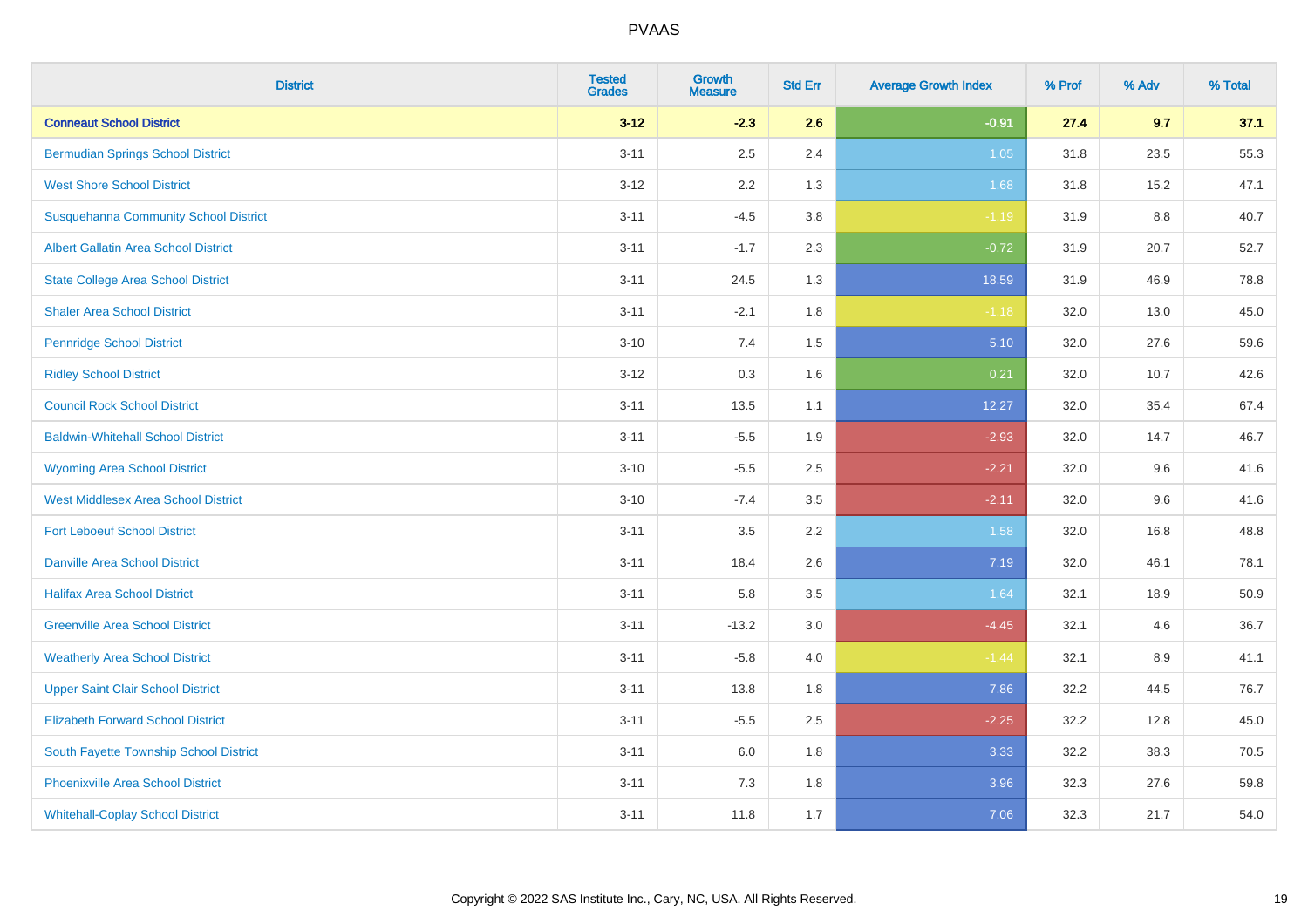| <b>District</b>                            | <b>Tested</b><br><b>Grades</b> | <b>Growth</b><br><b>Measure</b> | <b>Std Err</b> | <b>Average Growth Index</b> | % Prof | % Adv | % Total |
|--------------------------------------------|--------------------------------|---------------------------------|----------------|-----------------------------|--------|-------|---------|
| <b>Conneaut School District</b>            | $3 - 12$                       | $-2.3$                          | 2.6            | $-0.91$                     | 27.4   | 9.7   | 37.1    |
| <b>Bethlehem-Center School District</b>    | $3 - 10$                       | 2.1                             | 3.5            | 0.59                        | 32.3   | 4.6   | 36.9    |
| <b>Red Lion Area School District</b>       | $3 - 11$                       | 4.5                             | 1.9            | 2.31                        | 32.3   | 21.5  | 53.8    |
| <b>Camp Hill School District</b>           | $3 - 12$                       | 20.7                            | 2.9            | 7.00                        | 32.3   | 41.4  | 73.7    |
| <b>Purchase Line School District</b>       | $3-12$                         | 4.3                             | 3.3            | 1.30                        | 32.3   | 9.0   | 41.4    |
| <b>Avon Grove Charter School</b>           | $3 - 11$                       | 9.8                             | 3.1            | 3.18                        | 32.4   | 26.0  | 58.4    |
| <b>Dallas School District</b>              | $3 - 11$                       | 8.1                             | 2.1            | 3.87                        | 32.4   | 22.4  | 54.8    |
| <b>Northwestern School District</b>        | $3 - 11$                       | $-14.6$                         | 3.2            | $-4.51$                     | 32.5   | 13.7  | 46.2    |
| <b>Highlands School District</b>           | $3 - 11$                       | $-1.3$                          | 2.3            | $-0.55$                     | 32.6   | 10.5  | 43.0    |
| <b>Hollidaysburg Area School District</b>  | $3 - 11$                       | $-2.7$                          | 1.6            | $-1.64$                     | 32.6   | 15.2  | 47.8    |
| Northeastern York School District          | $3 - 11$                       | 3.8                             | 1.8            | 2.11                        | 32.7   | 21.0  | 53.7    |
| Mifflinburg Area School District           | $3 - 11$                       | $-6.0$                          | 2.1            | $-2.87$                     | 32.7   | 13.3  | 46.0    |
| Southern Huntingdon County School District | $3 - 11$                       | $-5.9$                          | 3.4            | $-1.76$                     | 32.8   | 4.9   | 37.7    |
| <b>East Penn School District</b>           | $3 - 11$                       | 8.9                             | 1.2            | 7.61                        | 32.8   | 26.4  | 59.2    |
| <b>Derry Township School District</b>      | $3 - 10$                       | 20.1                            | 2.0            | 10.20                       | 32.8   | 46.9  | 79.7    |
| <b>Armstrong School District</b>           | $3 - 11$                       | $9.8\,$                         | 1.6            | 6.22                        | 32.8   | 24.6  | 57.4    |
| <b>Reach Cyber Charter School</b>          | $3 - 11$                       | 1.4                             | 3.6            | 0.40                        | 32.9   | 15.2  | 48.1    |
| <b>Plum Borough School District</b>        | $3 - 11$                       | $-9.4$                          | 2.4            | $-3.98$                     | 32.9   | 27.4  | 60.4    |
| <b>Radnor Township School District</b>     | $3 - 12$                       | $7.5\,$                         | 1.9            | 4.03                        | 33.0   | 38.3  | 71.3    |
| <b>Upper Adams School District</b>         | $3 - 11$                       | $0.9\,$                         | 2.5            | 0.37                        | 33.0   | 17.0  | 50.0    |
| <b>Dover Area School District</b>          | $3 - 12$                       | 7.1                             | 1.9            | 3.78                        | 33.0   | 18.7  | 51.7    |
| Pennsylvania Leadership Charter School     | $3 - 11$                       | $8.0\,$                         | 1.9            | 4.22                        | 33.1   | 27.8  | 60.9    |
| <b>Crestwood School District</b>           | $3 - 11$                       | $-3.4$                          | 2.2            | $-1.52$                     | 33.1   | 21.7  | 54.9    |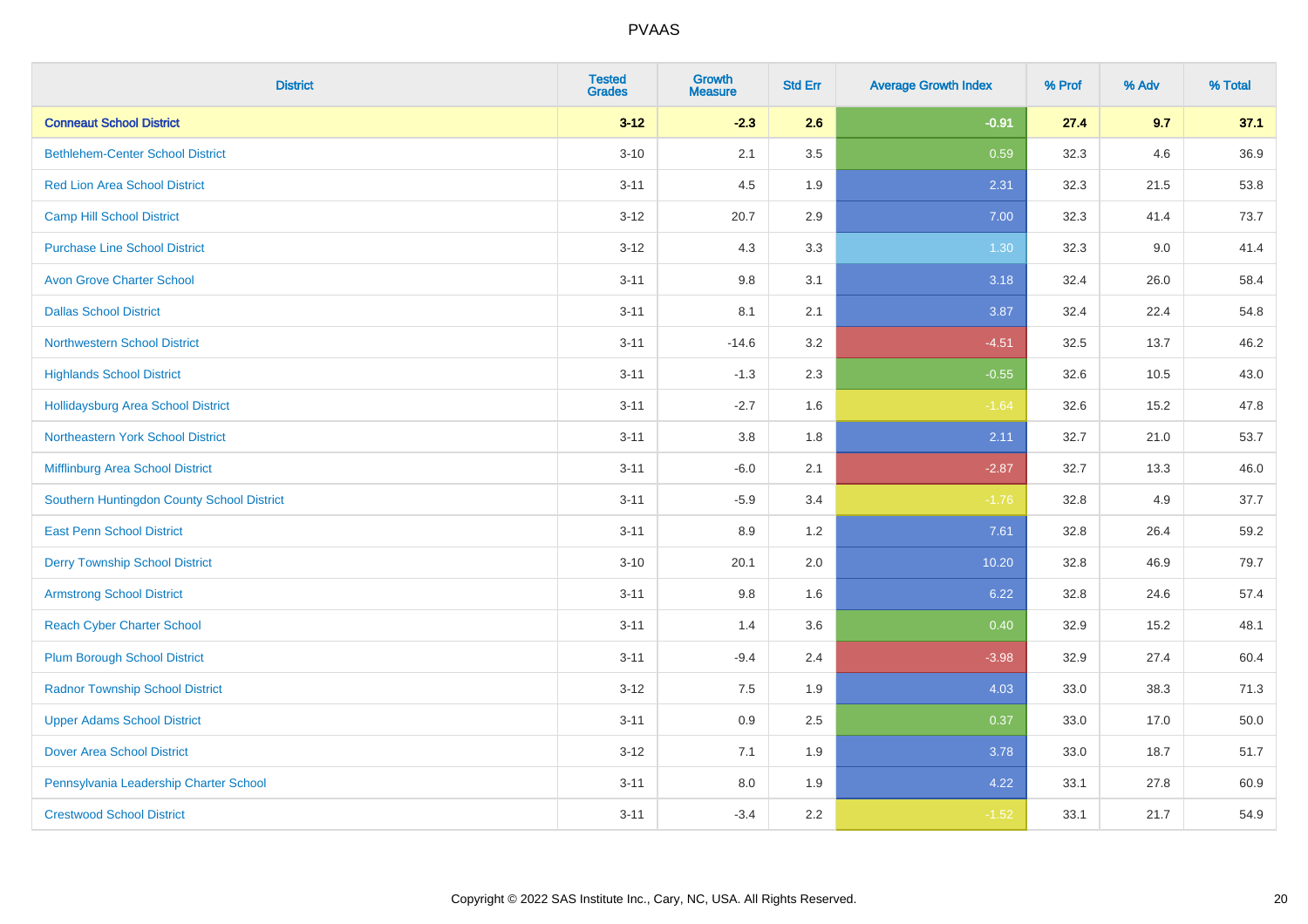| <b>District</b>                                 | <b>Tested</b><br><b>Grades</b> | <b>Growth</b><br><b>Measure</b> | <b>Std Err</b> | <b>Average Growth Index</b> | % Prof | % Adv | % Total |
|-------------------------------------------------|--------------------------------|---------------------------------|----------------|-----------------------------|--------|-------|---------|
| <b>Conneaut School District</b>                 | $3 - 12$                       | $-2.3$                          | 2.6            | $-0.91$                     | 27.4   | 9.7   | 37.1    |
| <b>Chestnut Ridge School District</b>           | $3 - 12$                       | 4.0                             | 2.9            | 1.38                        | 33.2   | 11.0  | 44.2    |
| <b>Southmoreland School District</b>            | $3 - 11$                       | $-12.5$                         | 3.1            | $-4.04$                     | 33.3   | 15.5  | 48.8    |
| <b>Mount Pleasant Area School District</b>      | $3 - 11$                       | $-5.4$                          | 2.3            | $-2.37$                     | 33.3   | 8.7   | 42.0    |
| Salisbury-Elk Lick School District              | $3 - 11$                       | $-8.4$                          | 5.8            | $-1.45$                     | 33.3   | 5.6   | 38.9    |
| <b>Harmony Area School District</b>             | $3 - 10$                       | $-5.7$                          | 5.0            | $-1.13$                     | 33.3   | 0.0   | 33.3    |
| <b>Westmont Hilltop School District</b>         | $3 - 11$                       | $-1.0$                          | 2.8            | $-0.36$                     | 33.3   | 14.7  | 48.0    |
| <b>Galeton Area School District</b>             | $3 - 11$                       | 5.4                             | 5.4            | 1.01                        | 33.3   | 22.2  | 55.6    |
| <b>Wallingford-Swarthmore School District</b>   | $3 - 10$                       | 5.0                             | 2.2            | 2.25                        | 33.3   | 37.1  | 70.4    |
| <b>Allegheny-Clarion Valley School District</b> | $3 - 10$                       | 12.3                            | 4.1            | 3.03                        | 33.3   | 19.0  | 52.4    |
| <b>Iroquois School District</b>                 | $3 - 11$                       | 13.6                            | 2.8            | 4.83                        | 33.3   | 16.0  | 49.4    |
| <b>Avon Grove School District</b>               | $3 - 10$                       | 7.6                             | 1.4            | 5.29                        | 33.7   | 33.2  | 67.0    |
| <b>Wayne Highlands School District</b>          | $3 - 11$                       | 22.5                            | 2.5            | 9.16                        | 33.8   | 40.4  | 74.2    |
| <b>Quakertown Community School District</b>     | $3 - 12$                       | $-4.3$                          | 1.5            | $-2.79$                     | 33.8   | 20.1  | 53.8    |
| <b>Abington Heights School District</b>         | $3 - 11$                       | 6.7                             | 1.7            | 4.00                        | 33.8   | 31.7  | 65.5    |
| <b>Great Valley School District</b>             | $3 - 11$                       | 5.4                             | 2.0            | 2.77                        | 33.8   | 33.5  | 67.3    |
| <b>Apollo-Ridge School District</b>             | $3 - 12$                       | 9.5                             | 3.0            | 3.23                        | 34.0   | 9.4   | 43.4    |
| <b>General Mclane School District</b>           | $3 - 11$                       | $-10.7$                         | 2.4            | $-4.40$                     | 34.0   | 15.6  | 49.6    |
| <b>Hermitage School District</b>                | $3 - 12$                       | 14.0                            | 2.5            | 5.59                        | 34.0   | 27.0  | 61.0    |
| <b>Jenkintown School District</b>               | $3 - 11$                       | $-7.9$                          | 4.1            | $-1.92$                     | 34.1   | 27.3  | 61.4    |
| <b>Warrior Run School District</b>              | $3 - 11$                       | 10.5                            | 2.7            | 3.86                        | 34.1   | 16.8  | 50.9    |
| <b>Ligonier Valley School District</b>          | $3 - 11$                       | $-10.8$                         | 3.1            | $-3.43$                     | 34.1   | 5.8   | 39.9    |
| <b>Donegal School District</b>                  | $3 - 12$                       | 5.9                             | 2.2            | 2.72                        | 34.1   | 23.1  | 57.2    |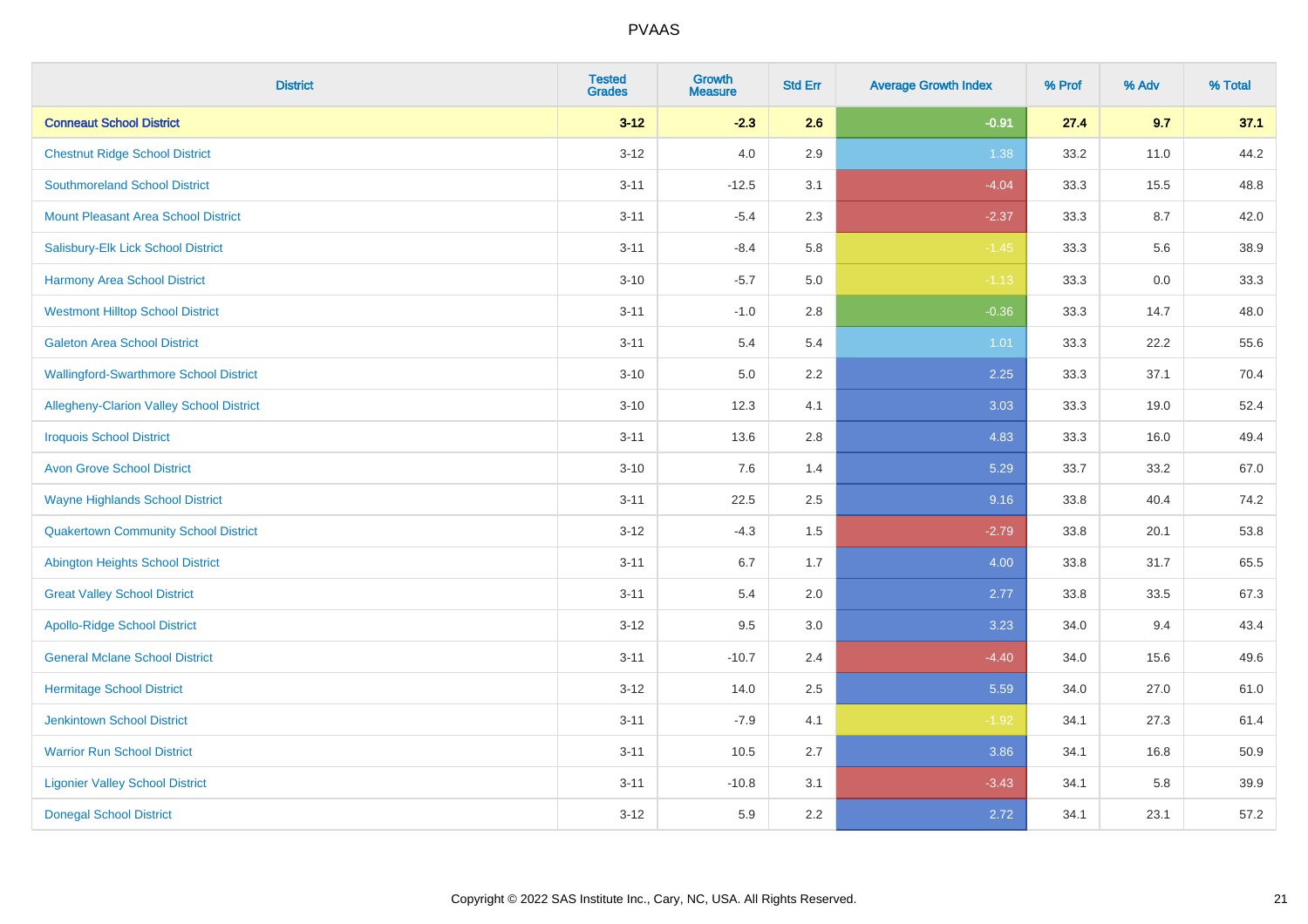| <b>District</b>                           | <b>Tested</b><br><b>Grades</b> | <b>Growth</b><br><b>Measure</b> | <b>Std Err</b> | <b>Average Growth Index</b> | % Prof | % Adv    | % Total |
|-------------------------------------------|--------------------------------|---------------------------------|----------------|-----------------------------|--------|----------|---------|
| <b>Conneaut School District</b>           | $3 - 12$                       | $-2.3$                          | 2.6            | $-0.91$                     | 27.4   | 9.7      | 37.1    |
| <b>Everett Area School District</b>       | $3 - 11$                       | $-1.1$                          | 3.1            | $-0.34$                     | 34.2   | 13.2     | 47.4    |
| <b>Middletown Area School District</b>    | $3 - 11$                       | $-3.4$                          | 2.4            | $-1.44$                     | 34.3   | 15.2     | 49.4    |
| <b>Palmerton Area School District</b>     | $3 - 11$                       | $-0.9$                          | 2.7            | $-0.34$                     | 34.3   | 14.3     | 48.6    |
| <b>Tamaqua Area School District</b>       | $3 - 12$                       | 6.5                             | 2.4            | 2.72                        | 34.3   | 17.5     | 51.8    |
| <b>Upper Merion Area School District</b>  | $3 - 11$                       | 14.0                            | 2.0            | 7.15                        | 34.4   | 32.6     | 67.0    |
| <b>Moon Area School District</b>          | $3 - 11$                       | 1.5                             | 1.8            | 0.86                        | 34.5   | 25.5     | 60.0    |
| <b>Harbor Creek School District</b>       | $3 - 11$                       | 13.4                            | 2.3            | 5.80                        | 34.5   | 40.7     | 75.2    |
| <b>Hopewell Area School District</b>      | $3 - 11$                       | 0.8                             | 2.6            | 0.31                        | 34.5   | 12.4     | 46.9    |
| <b>Millcreek Township School District</b> | $3 - 11$                       | 9.1                             | 1.4            | 6.61                        | 34.5   | 30.1     | 64.6    |
| <b>Evergreen Community Charter School</b> | $6 - 11$                       | $-1.1$                          | 4.7            | $-0.23$                     | 34.6   | 26.9     | 61.5    |
| <b>Blackhawk School District</b>          | $3 - 11$                       | 2.0                             | 2.3            | 0.87                        | 34.6   | 20.7     | 55.3    |
| <b>Coudersport Area School District</b>   | $3 - 11$                       | 14.8                            | 3.4            | 4.33                        | 34.7   | 28.0     | 62.7    |
| <b>Upper Dublin School District</b>       | $3 - 12$                       | 2.1                             | 1.8            | 1.19                        | 34.7   | $30.0\,$ | 64.7    |
| West Jefferson Hills School District      | $3 - 11$                       | 1.9                             | 1.9            | 0.99                        | 34.8   | 27.3     | 62.1    |
| <b>Derry Area School District</b>         | $3 - 11$                       | $-11.8$                         | 2.6            | $-4.53$                     | 34.8   | 6.1      | 40.9    |
| <b>Avella Area School District</b>        | $3 - 12$                       | 1.6                             | 4.7            | 0.34                        | 34.8   | $7.2$    | 42.0    |
| <b>Steel Valley School District</b>       | $3 - 11$                       | 11.1                            | 3.3            | 3.33                        | 34.8   | 10.1     | 44.9    |
| <b>Central Bucks School District</b>      | $3 - 11$                       | 15.5                            | 0.9            | 17.94                       | 34.8   | 41.4     | 76.2    |
| <b>Annville-Cleona School District</b>    | $3-12$                         | 1.1                             | 2.4            | 0.45                        | 34.8   | 13.6     | 48.5    |
| <b>Garnet Valley School District</b>      | $3 - 10$                       | 0.2                             | 1.7            | 0.13                        | 34.9   | 26.4     | 61.3    |
| <b>Cameron County School District</b>     | $3 - 12$                       | $-5.0$                          | 4.4            | $-1.12$                     | 34.9   | 4.8      | 39.7    |
| <b>Athens Area School District</b>        | $3 - 11$                       | 2.6                             | 2.3            | 1.11                        | 34.9   | 12.3     | 47.3    |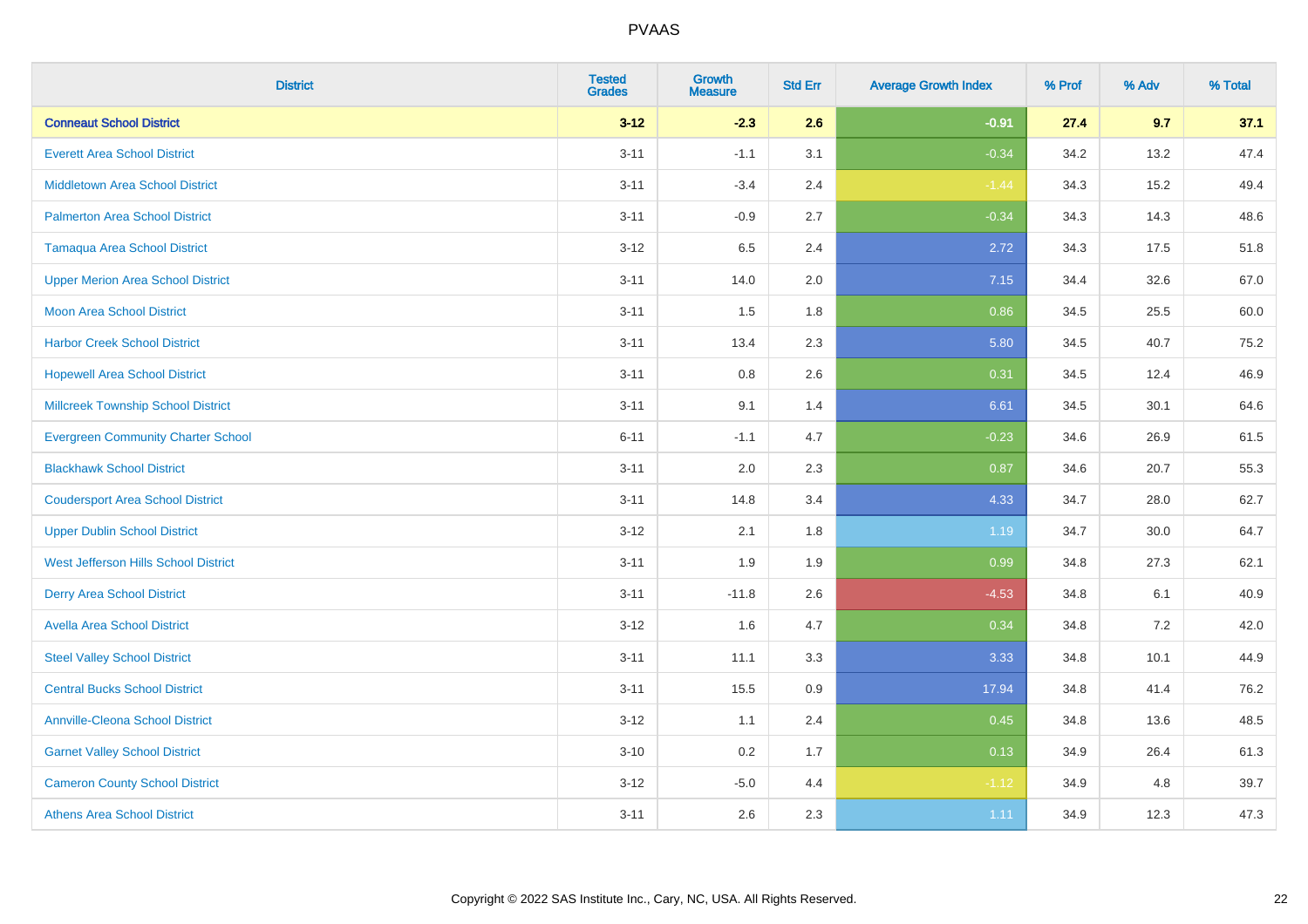| <b>District</b>                                 | <b>Tested</b><br><b>Grades</b> | <b>Growth</b><br><b>Measure</b> | <b>Std Err</b> | <b>Average Growth Index</b> | % Prof | % Adv | % Total |
|-------------------------------------------------|--------------------------------|---------------------------------|----------------|-----------------------------|--------|-------|---------|
| <b>Conneaut School District</b>                 | $3 - 12$                       | $-2.3$                          | 2.6            | $-0.91$                     | 27.4   | 9.7   | 37.1    |
| <b>Conestoga Valley School District</b>         | $3 - 11$                       | 2.4                             | 1.7            | 1.43                        | 35.0   | 23.5  | 58.5    |
| <b>Keystone School District</b>                 | $3 - 11$                       | 7.8                             | 5.7            | 1.37                        | 35.0   | 45.0  | 80.0    |
| <b>Perkiomen Valley School District</b>         | $3 - 11$                       | 2.7                             | 1.5            | 1.83                        | 35.0   | 25.3  | 60.3    |
| <b>Mohawk Area School District</b>              | $3 - 11$                       | $-10.5$                         | 2.8            | $-3.75$                     | 35.1   | 10.6  | 45.7    |
| Mechanicsburg Area School District              | $3 - 11$                       | $-5.7$                          | 1.6            | $-3.48$                     | 35.1   | 16.0  | 51.2    |
| <b>Mifflin County School District</b>           | $3 - 11$                       | 12.3                            | 1.6            | 7.69                        | 35.1   | 15.1  | 50.3    |
| <b>Peters Township School District</b>          | $3 - 11$                       | 14.1                            | 1.7            | 8.16                        | 35.2   | 41.6  | 76.8    |
| <b>Rose Tree Media School District</b>          | $3 - 10$                       | $-2.8$                          | 2.1            | $-1.33$                     | 35.2   | 29.6  | 64.8    |
| <b>Tredyffrin-Easttown School District</b>      | $3 - 10$                       | 8.7                             | 2.4            | 3.57                        | 35.2   | 35.8  | 71.0    |
| <b>Eastern Lancaster County School District</b> | $3 - 12$                       | 2.9                             | 3.2            | 0.91                        | 35.2   | 36.4  | 71.6    |
| Saint Marys Area School District                | $3 - 11$                       | $6.0\,$                         | 2.2            | 2.69                        | 35.4   | 18.3  | 53.7    |
| <b>Wilson Area School District</b>              | $3 - 11$                       | $-0.3$                          | 2.4            | $-0.12$                     | 35.4   | 14.6  | 50.0    |
| <b>Lampeter-Strasburg School District</b>       | $3 - 12$                       | 11.0                            | 1.9            | 5.69                        | 35.4   | 32.3  | 67.7    |
| Pocono Mountain School District                 | $3 - 12$                       | $-4.3$                          | 1.8            | $-2.43$                     | 35.5   | 17.1  | 52.6    |
| <b>Dubois Area School District</b>              | $3 - 11$                       | $-2.8$                          | 2.0            | $-1.37$                     | 35.5   | 19.0  | 54.6    |
| Johnsonburg Area School District                | $3 - 11$                       | 5.0                             | 3.9            | 1.27                        | 35.5   | 11.8  | 47.4    |
| <b>Northgate School District</b>                | $3 - 11$                       | $-3.0$                          | 3.4            | $-0.85$                     | 35.6   | 6.8   | 42.4    |
| <b>Benton Area School District</b>              | $3 - 10$                       | 8.1                             | 4.0            | 2.01                        | 35.7   | 28.6  | 64.3    |
| <b>Gateway School District</b>                  | $3 - 11$                       | 3.1                             | 2.0            | 1.55                        | 35.7   | 18.5  | 54.2    |
| <b>Riverside Beaver County School District</b>  | $3 - 11$                       | $-5.5$                          | 2.7            | $-2.03$                     | 35.8   | 23.2  | 59.0    |
| <b>Otto-Eldred School District</b>              | $3 - 11$                       | $-0.5$                          | 3.5            | $-0.13$                     | 35.8   | 10.5  | 46.3    |
| <b>Lewisburg Area School District</b>           | $3 - 11$                       | 1.7                             | 2.4            | 0.72                        | 35.9   | 35.9  | 71.8    |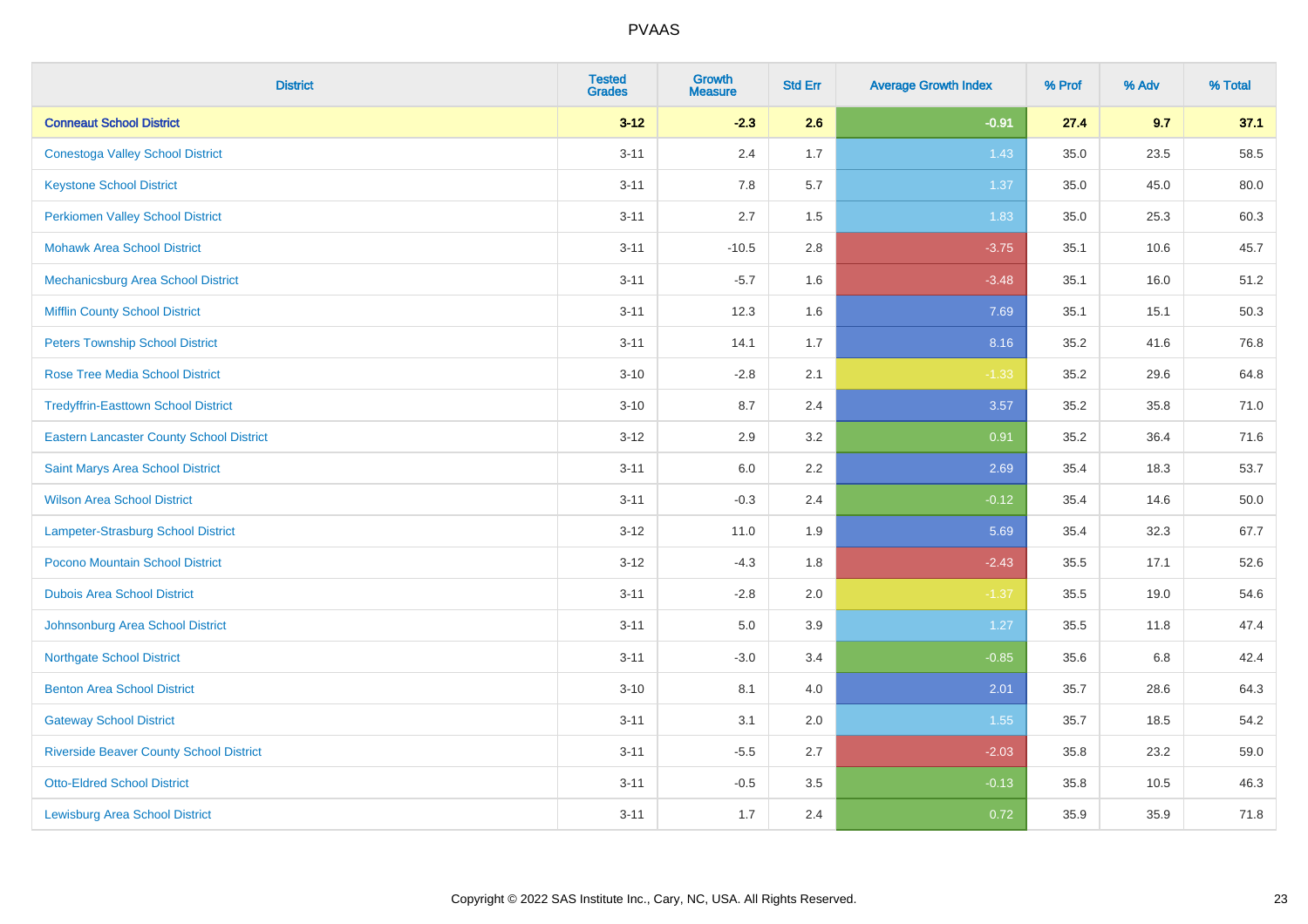| <b>District</b>                             | <b>Tested</b><br><b>Grades</b> | <b>Growth</b><br><b>Measure</b> | <b>Std Err</b> | <b>Average Growth Index</b> | % Prof | % Adv | % Total |
|---------------------------------------------|--------------------------------|---------------------------------|----------------|-----------------------------|--------|-------|---------|
| <b>Conneaut School District</b>             | $3 - 12$                       | $-2.3$                          | 2.6            | $-0.91$                     | 27.4   | 9.7   | 37.1    |
| <b>Avonworth School District</b>            | $3 - 10$                       | $-6.2$                          | 2.3            | $-2.68$                     | 35.9   | 14.1  | 50.0    |
| <b>Methacton School District</b>            | $3 - 11$                       | 11.0                            | 1.6            | 6.94                        | 36.0   | 33.6  | 69.6    |
| <b>South Western School District</b>        | $3 - 12$                       | 2.5                             | 1.7            | 1.48                        | 36.2   | 19.7  | 55.9    |
| Lehigh Career & Technical Institute         | $10 - 12$                      | $-0.7$                          | 6.3            | $-0.11$                     | 36.4   | 4.6   | 40.9    |
| <b>West Chester Area School District</b>    | $3 - 11$                       | $-2.1$                          | 1.2            | $-1.83$                     | 36.4   | 23.2  | 59.6    |
| <b>South Eastern School District</b>        | $3 - 11$                       | $-1.0$                          | 1.8            | $-0.55$                     | 36.4   | 17.1  | 53.5    |
| <b>Elizabethtown Area School District</b>   | $3 - 12$                       | 7.1                             | 1.7            | 4.19                        | 36.4   | 27.6  | 64.0    |
| <b>Bloomsburg Area School District</b>      | $3 - 10$                       | 4.3                             | 3.4            | 1.26                        | 36.5   | 20.6  | 57.1    |
| <b>Tyrone Area School District</b>          | $3 - 12$                       | 29.2                            | 2.3            | 12.86                       | 36.6   | 29.1  | 65.7    |
| <b>Delaware Valley School District</b>      | $3 - 11$                       | 15.7                            | 1.6            | 9.62                        | 36.7   | 32.1  | 68.8    |
| <b>Mars Area School District</b>            | $3 - 10$                       | 6.6                             | 1.9            | 3.45                        | 36.7   | 32.4  | 69.1    |
| <b>Haverford Township School District</b>   | $3 - 11$                       | 1.4                             | 1.4            | 1.05                        | 36.7   | 26.3  | 63.0    |
| East Pennsboro Area School District         | $3 - 11$                       | 4.8                             | 2.1            | 2.26                        | 36.8   | 16.9  | 53.7    |
| <b>Dallastown Area School District</b>      | $3 - 11$                       | 19.9                            | 1.4            | 14.14                       | 36.8   | 34.2  | 71.0    |
| <b>Owen J Roberts School District</b>       | $3 - 11$                       | $-3.5$                          | 1.5            | $-2.27$                     | 36.8   | 24.4  | 61.2    |
| <b>Loyalsock Township School District</b>   | $3 - 12$                       | 26.7                            | 2.7            | 9.92                        | 36.8   | 35.1  | 71.9    |
| <b>Tuscarora School District</b>            | $3 - 11$                       | 13.4                            | 2.2            | 6.20                        | 37.1   | 26.3  | 63.4    |
| <b>Springfield Township School District</b> | $3 - 11$                       | $-3.9$                          | 3.1            | $-1.27$                     | 37.2   | 30.8  | 68.1    |
| <b>West Allegheny School District</b>       | $3 - 12$                       | 8.6                             | 2.0            | 4.34                        | 37.3   | 27.2  | 64.5    |
| <b>Oley Valley School District</b>          | $3 - 11$                       | 1.4                             | 2.4            | 0.56                        | 37.4   | 23.9  | 61.4    |
| <b>Freeport Area School District</b>        | $3 - 10$                       | $-0.2$                          | 2.1            | $-0.10$                     | 37.4   | 29.8  | 67.2    |
| <b>Upper Dauphin Area School District</b>   | $3 - 11$                       | 16.5                            | 5.1            | 3.26                        | 37.5   | 26.8  | 64.3    |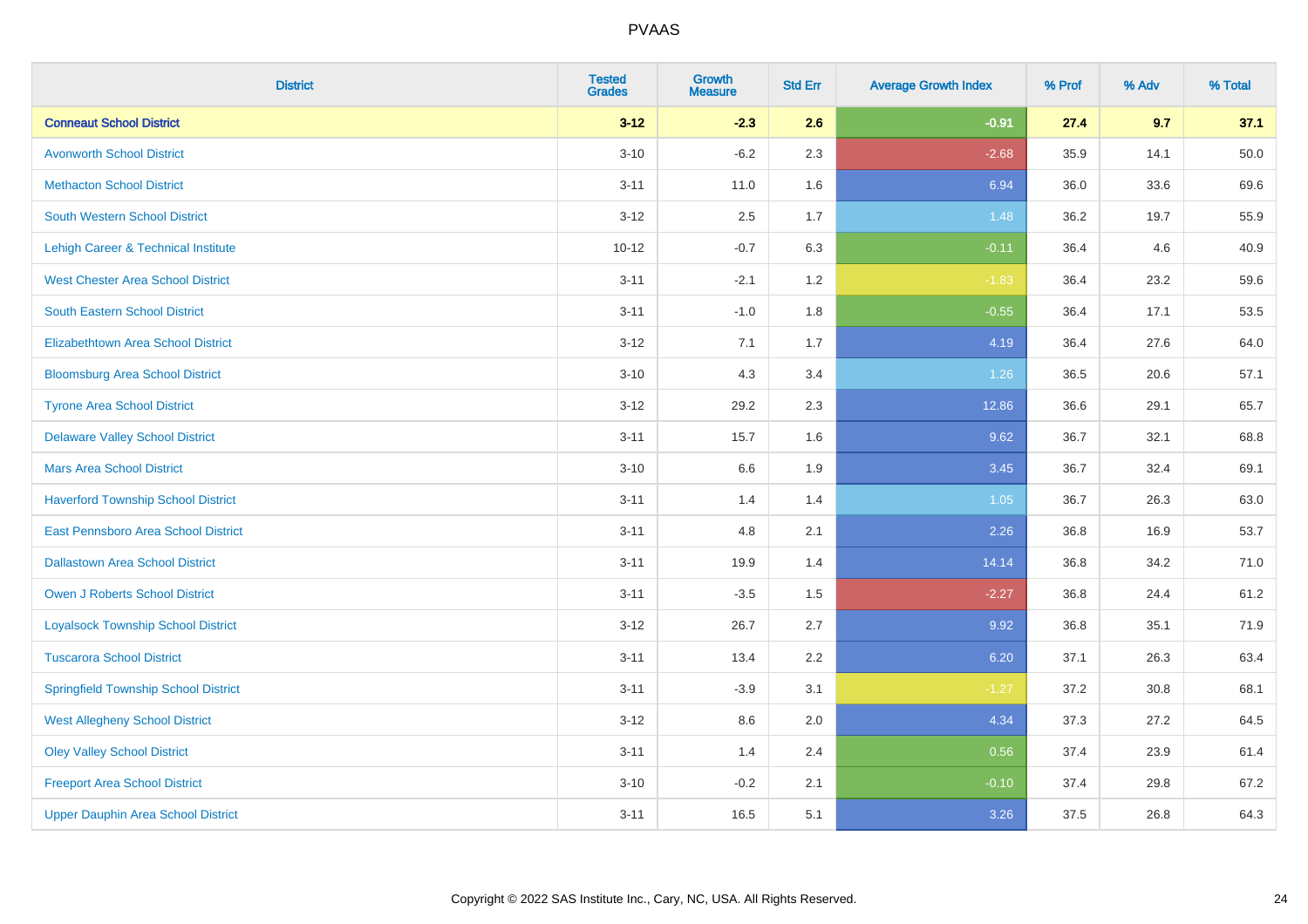| <b>District</b>                                    | <b>Tested</b><br><b>Grades</b> | <b>Growth</b><br><b>Measure</b> | <b>Std Err</b> | <b>Average Growth Index</b> | % Prof | % Adv | % Total |
|----------------------------------------------------|--------------------------------|---------------------------------|----------------|-----------------------------|--------|-------|---------|
| <b>Conneaut School District</b>                    | $3 - 12$                       | $-2.3$                          | 2.6            | $-0.91$                     | 27.4   | 9.7   | 37.1    |
| <b>Muncy School District</b>                       | $3 - 11$                       | 6.9                             | 3.3            | 2.12                        | 37.6   | 18.8  | 56.4    |
| <b>Southern York County School District</b>        | $3 - 11$                       | 15.5                            | 1.8            | 8.48                        | 37.6   | 29.2  | 66.8    |
| <b>Norwin School District</b>                      | $3 - 11$                       | $-1.1$                          | 1.6            | $-0.70$                     | 37.7   | 27.6  | 65.2    |
| Leechburg Area School District                     | $3 - 11$                       | 7.0                             | 3.9            | 1.79                        | 37.7   | 4.9   | 42.6    |
| <b>Pennsbury School District</b>                   | $3 - 11$                       | 5.6                             | 1.3            | 4.38                        | 37.7   | 27.7  | 65.4    |
| <b>Central Valley School District</b>              | $3 - 10$                       | 4.7                             | 2.6            | 1.83                        | 37.8   | 18.5  | 56.3    |
| <b>Montrose Area School District</b>               | $3 - 10$                       | 12.3                            | 2.8            | 4.41                        | 37.8   | 28.9  | 66.7    |
| <b>South Butler County School District</b>         | $3 - 10$                       | 6.3                             | 2.2            | 2.80                        | 37.8   | 19.2  | 57.0    |
| <b>Hampton Township School District</b>            | $3 - 11$                       | 7.4                             | 2.0            | 3.79                        | 37.9   | 39.2  | 77.0    |
| <b>Homer-Center School District</b>                | $3 - 11$                       | 8.8                             | 3.5            | 2.53                        | 38.0   | 17.7  | 55.8    |
| <b>Lower Moreland Township School District</b>     | $3 - 11$                       | 8.7                             | 2.0            | 4.35                        | 38.2   | 33.2  | 71.4    |
| South Williamsport Area School District            | $3 - 10$                       | 0.9                             | 3.1            | 0.31                        | 38.4   | 11.6  | 50.0    |
| <b>Littlestown Area School District</b>            | $3 - 11$                       | 28.7                            | 2.4            | 11.83                       | 38.4   | 29.3  | 67.7    |
| <b>Kutztown Area School District</b>               | $3 - 12$                       | 9.3                             | 2.8            | 3.34                        | 38.5   | 14.6  | 53.2    |
| <b>Wyalusing Area School District</b>              | $3 - 12$                       | 5.7                             | 3.2            | 1.78                        | 38.6   | 12.9  | 51.4    |
| <b>United School District</b>                      | $3 - 11$                       | 6.3                             | 3.3            | 1.89                        | 38.8   | 16.3  | 55.0    |
| <b>Twin Valley School District</b>                 | $3 - 12$                       | $-3.2$                          | 1.9            | $-1.68$                     | 38.8   | 19.8  | 58.6    |
| Palmyra Area School District                       | $3 - 11$                       | 16.2                            | 1.8            | 9.02                        | 38.8   | 34.0  | 72.8    |
| <b>Newport School District</b>                     | $3 - 12$                       | 3.8                             | 3.3            | 1.17                        | 38.8   | 10.4  | 49.2    |
| <b>Montoursville Area School District</b>          | $3-12$                         | $-8.4$                          | 2.6            | $-3.17$                     | 38.8   | 18.2  | 57.0    |
| <b>Souderton Area School District</b>              | $3 - 11$                       | 18.5                            | 1.4            | 12.86                       | 39.2   | 31.2  | 70.4    |
| <b>Lincoln Park Performing Arts Charter School</b> | $7 - 11$                       | $-14.9$                         | 2.7            | $-5.45$                     | 39.3   | 8.9   | 48.2    |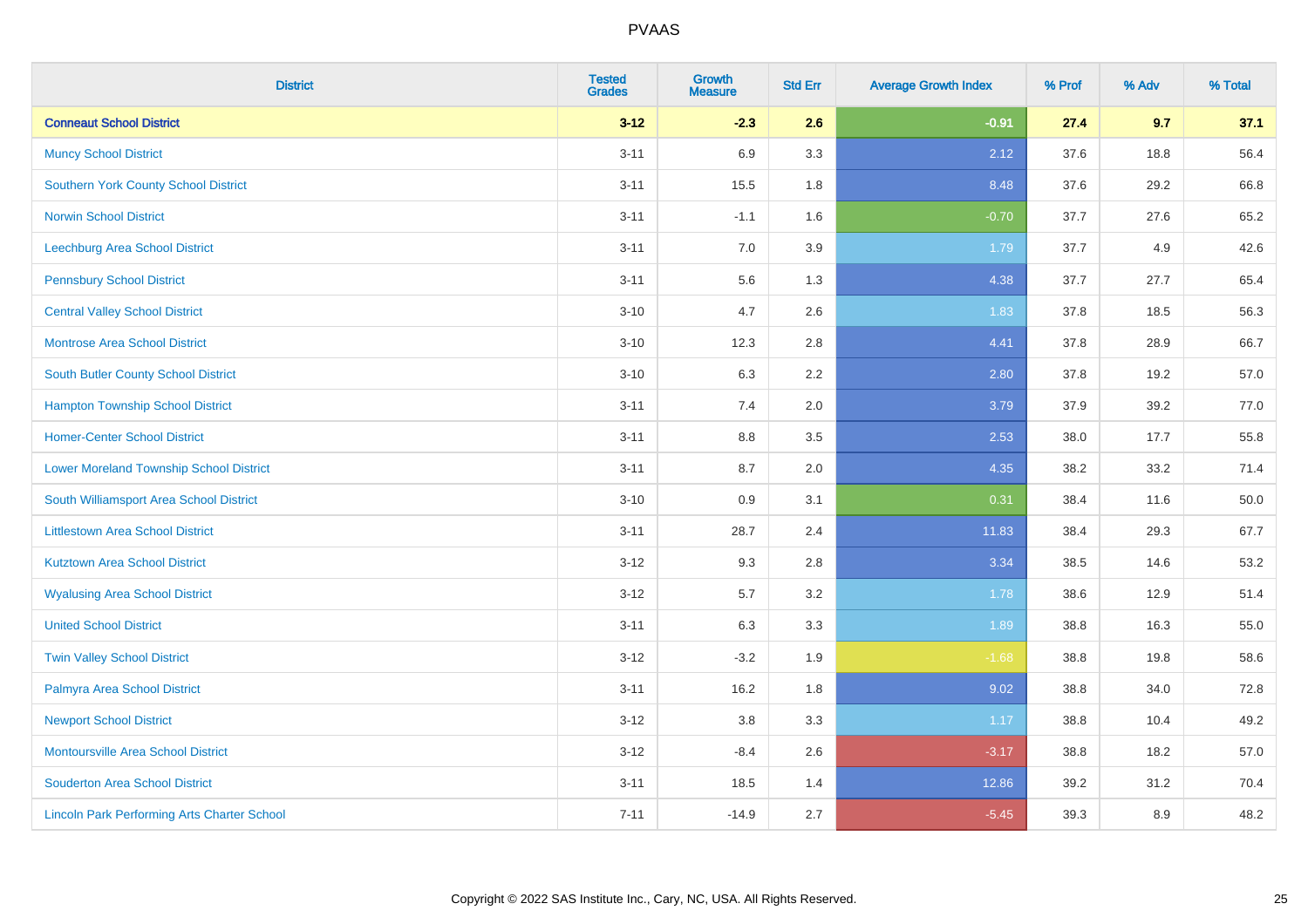| <b>District</b>                         | <b>Tested</b><br><b>Grades</b> | <b>Growth</b><br><b>Measure</b> | <b>Std Err</b> | <b>Average Growth Index</b> | % Prof | % Adv | % Total |
|-----------------------------------------|--------------------------------|---------------------------------|----------------|-----------------------------|--------|-------|---------|
| <b>Conneaut School District</b>         | $3 - 12$                       | $-2.3$                          | 2.6            | $-0.91$                     | 27.4   | 9.7   | 37.1    |
| Jersey Shore Area School District       | $3 - 11$                       | 0.7                             | 2.5            | 0.27                        | 39.3   | 13.6  | 52.9    |
| Southern Lehigh School District         | $3 - 11$                       | $-4.1$                          | 2.1            | $-1.94$                     | 39.3   | 28.0  | 67.2    |
| Mt Lebanon School District              | $3 - 11$                       | 2.4                             | 1.3            | 1.79                        | 39.3   | 37.4  | 76.8    |
| <b>Quaker Valley School District</b>    | $3 - 11$                       | 12.2                            | 2.5            | 4.90                        | 39.5   | 26.4  | 65.9    |
| <b>Chichester School District</b>       | $3 - 11$                       | $-1.8$                          | 4.2            | $-0.44$                     | 40.0   | 14.0  | 54.0    |
| <b>Bethel Park School District</b>      | $3 - 11$                       | $-4.4$                          | 1.7            | $-2.62$                     | 40.1   | 27.3  | 67.4    |
| <b>Richland School District</b>         | $3 - 11$                       | $-6.9$                          | 2.6            | $-2.63$                     | 40.1   | 20.9  | 61.0    |
| <b>Line Mountain School District</b>    | $3 - 11$                       | 11.7                            | 3.9            | 3.01                        | 40.4   | 42.3  | 82.7    |
| <b>Seneca Valley School District</b>    | $3 - 11$                       | 0.8                             | 1.4            | 0.54                        | 40.6   | 25.2  | 65.8    |
| <b>Bellwood-Antis School District</b>   | $3 - 10$                       | 3.5                             | 2.8            | 1.24                        | 40.9   | 19.4  | 60.2    |
| <b>Greater Latrobe School District</b>  | $3 - 11$                       | $-14.1$                         | 2.0            | $-7.14$                     | 41.0   | 12.6  | 53.6    |
| <b>Windber Area School District</b>     | $3 - 11$                       | $-11.9$                         | 3.0            | $-3.94$                     | 41.0   | 10.3  | 51.3    |
| <b>Sharpsville Area School District</b> | $3 - 11$                       | $3.8\,$                         | 3.7            | 1.04                        | 41.1   | 23.2  | 64.3    |
| <b>Brockway Area School District</b>    | $3 - 11$                       | $-0.4$                          | 3.5            | $-0.11$                     | 41.2   | 13.8  | 55.0    |
| <b>Conewago Valley School District</b>  | $3 - 12$                       | 7.6                             | 1.7            | 4.46                        | 41.3   | 19.4  | 60.6    |
| Shenango Area School District           | $3 - 11$                       | 1.7                             | 3.2            | 0.52                        | 41.4   | 13.8  | 55.3    |
| Jamestown Area School District          | $3 - 11$                       | $-9.5$                          | 4.1            | $-2.33$                     | 41.5   | 4.9   | 46.3    |
| <b>Lakeview School District</b>         | $3 - 11$                       | $-1.9$                          | 3.5            | $-0.53$                     | 41.5   | 12.3  | 53.8    |
| California Area School District         | $3 - 10$                       | $-13.7$                         | 4.5            | $-3.06$                     | 41.7   | 16.7  | 58.3    |
| Northwestern Lehigh School District     | $3 - 11$                       | $-2.4$                          | 2.1            | $-1.14$                     | 41.7   | 17.9  | 59.5    |
| <b>Fairview School District</b>         | $3 - 11$                       | 8.3                             | 2.4            | 3.43                        | 41.9   | 34.9  | 76.7    |
| <b>Ridgway Area School District</b>     | $3 - 11$                       | $-6.1$                          | 4.0            | $-1.53$                     | 42.2   | 15.6  | 57.8    |